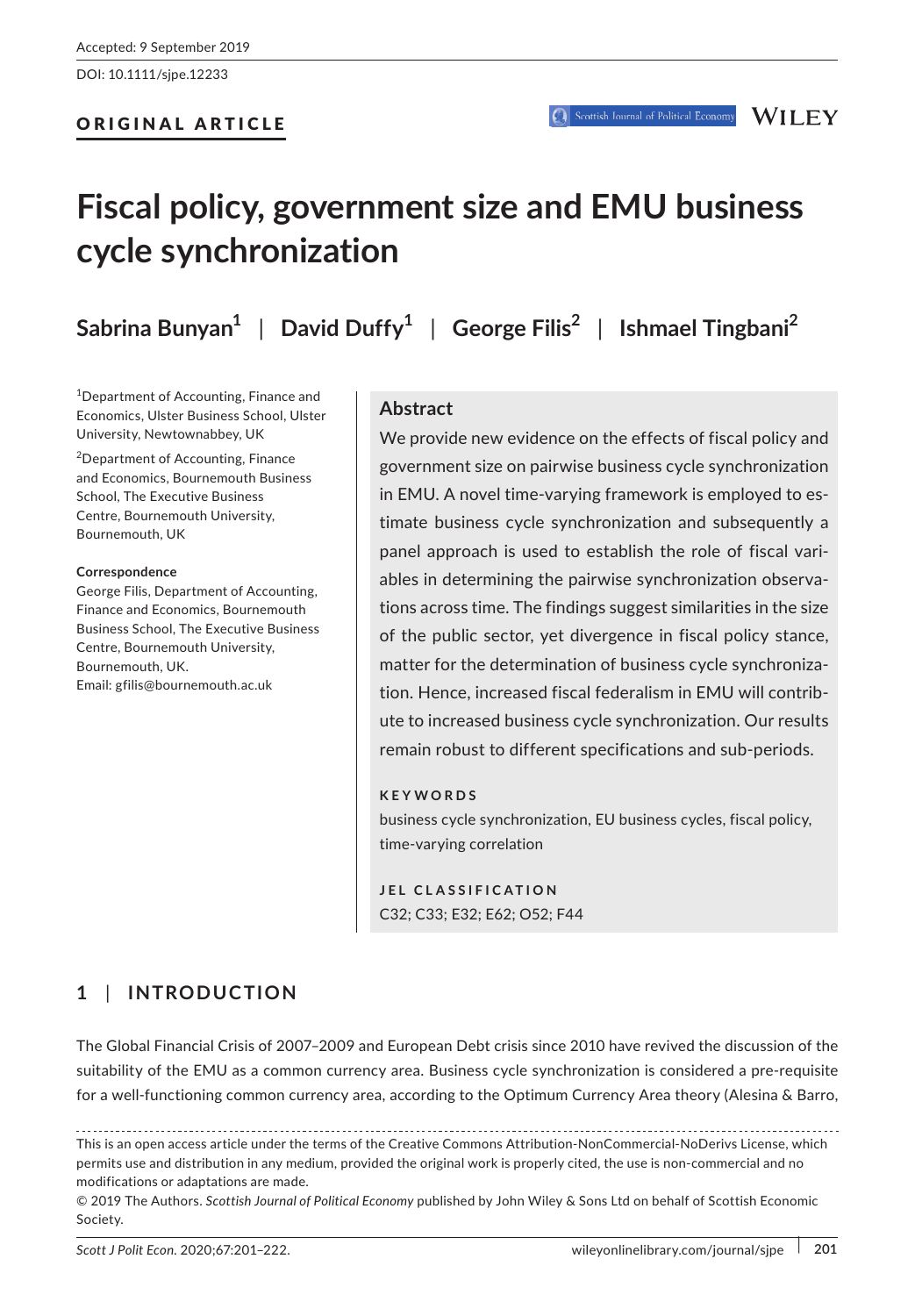**202 WILEY-C** Scottish Journal of Political Economy

2002). Kappler and Sachs (2013) maintain that without a certain level of synchronicity "a common monetary policy may not satisfy the needs of all member countries and may even contribute to cyclical divergence" (p. 1).

Hence, the level of synchronization is a matter of importance to policymakers, particularly in a common currency zone. Moreover, business cycle synchronization enables a more effective coordination of fiscal and monetary policies (Mundell, 1961). Business cycle synchronization may also impact upon the long run viability of monetary union, particularly in the presence of 'decoupling' of business cycles, such as in the EMU, where de‐ coupling between the periphery countries relative to the core EU countries is observed in the post-financial crisis period (Ahmed et al., 2018; Degiannakis, Duffy, & Filis, 2014).

A vast amount of research has focused on business cycle synchronization and its determinants. Belke, Domnick, and Gros (2017) provide an extensive review of the literature, along with the earlier research by Degiannakis et al. (2014), Papageorgiou, Michaelides, and Milios (2010), de Haan, Inklaar, and Jong‐A‐Pin (2008) and Altavilla (2004). The aim of the present study is not to present a thorough account of the existing findings, but rather to identify relevant gaps in the literature so to highlight the contribution made. In short, the literature related to the determi‐ nants of business cycle synchronization focuses mainly on bilateral trade, industrial specialization, monetary and financial integration, distance between countries, political ideology and global economic shocks. $1$ 

Nevertheless, according to Kappler and Sachs (2013, p. 1), business cycle synchronization is determined by "the degree of symmetry between macroeconomic shocks, transmission channels and institutional features (in‐ cluding fiscal policy), as well as, the level of economic integration" between countries. This claim is rather import‐ ant as the fact that the level of synchronization might be impacted by fiscal policy decisions and other institutional features, has been rather neglected by the literature. There are only a handful of studies focusing on the poten‐ tial impact of fiscal policy on business cycle synchronization (see, for instance, Gächter, Gruber, & Riedl, 2017; Inklaar, Jong‐A‐Pin, & Haan, 2008). Interestingly, there is no consensus among this limited number of studies as to whether fiscal policy can increase business cycle synchronization.

Overall, the current strand in this line of research has neglected several important aspects when considering the impact of fiscal policy on business cycle synchronization. First, unlike in the present research, previous studies have not considered the size of the government sector (by means of government expenditure) along with discretionary fiscal policy (proxied by the cyclically adjusted net lending) in order to explain business cycle synchronization, with the only exception being the study by Camacho, Perez-Quiros, and Saiz (2006). This is rather important as understanding the role of fiscal policy and government size will help shape policy design and implementation to support monetary union.

Second, we do not assume an EU‐wide business cycle to estimate the level of synchronization between an EU aggregate business cycle and the individual countries' business cycles. Rather, we consider bilateral synchronization levels across country‐pairs, in a similar fashion to Gächter et al. (2017) and Darvas et al. (2005). This approach over‐ comes the need to assume that a specific country acts as an "attractor" or that there is a force which drives a common business cycle. It also means that we do not assume the existence of any common European or world business cycle.

Third, unlike Gächter et al. (2017) and Darvas et al. (2005), we employ a robust time‐varying framework to estimate the pairwise business cycle synchronization, which overcomes issues related to the use of rolling‐win‐ dow correlations. For instance, results based on rolling‐window approaches are influenced by the choice of the window length, whereas no such decision is required using the time-varying framework that we apply in this study. Even more, rolling‐window correlation exhibits slow dynamics due its overlapping calculation (i.e. when one observation is dropped at the start of the window length, it is subsequently replaced by another observation at the end of this window period.). This latter point is also responsible for the observed autocorrelation between the rolling‐window correlation figures at successive time points.

<sup>1</sup>  See, *inter alia*, Montinari and Stracca, (2016); Kappler and Sachs (2013); Cerqueira and Martins, (2009, 2011, (2009, 2011); Kose et al., (2008); Inklaar et al., (2008); de Haan et al., (2008); Calderon et al., (2007); Kose and Yi, (2006); Imbs, (2006); Camacho et al., (2006); Böwer and Guillemineau, (2006); Baxter and Kouparitsas (2005); Imbs, (2004); Morgan et al., (2004); Kose et al., (2003a, (2003b); Kalemli‐Ozcan et al., (2001); Frankel and Rose, (1998); Krugman, (1993); Canova and Dellas, (1993).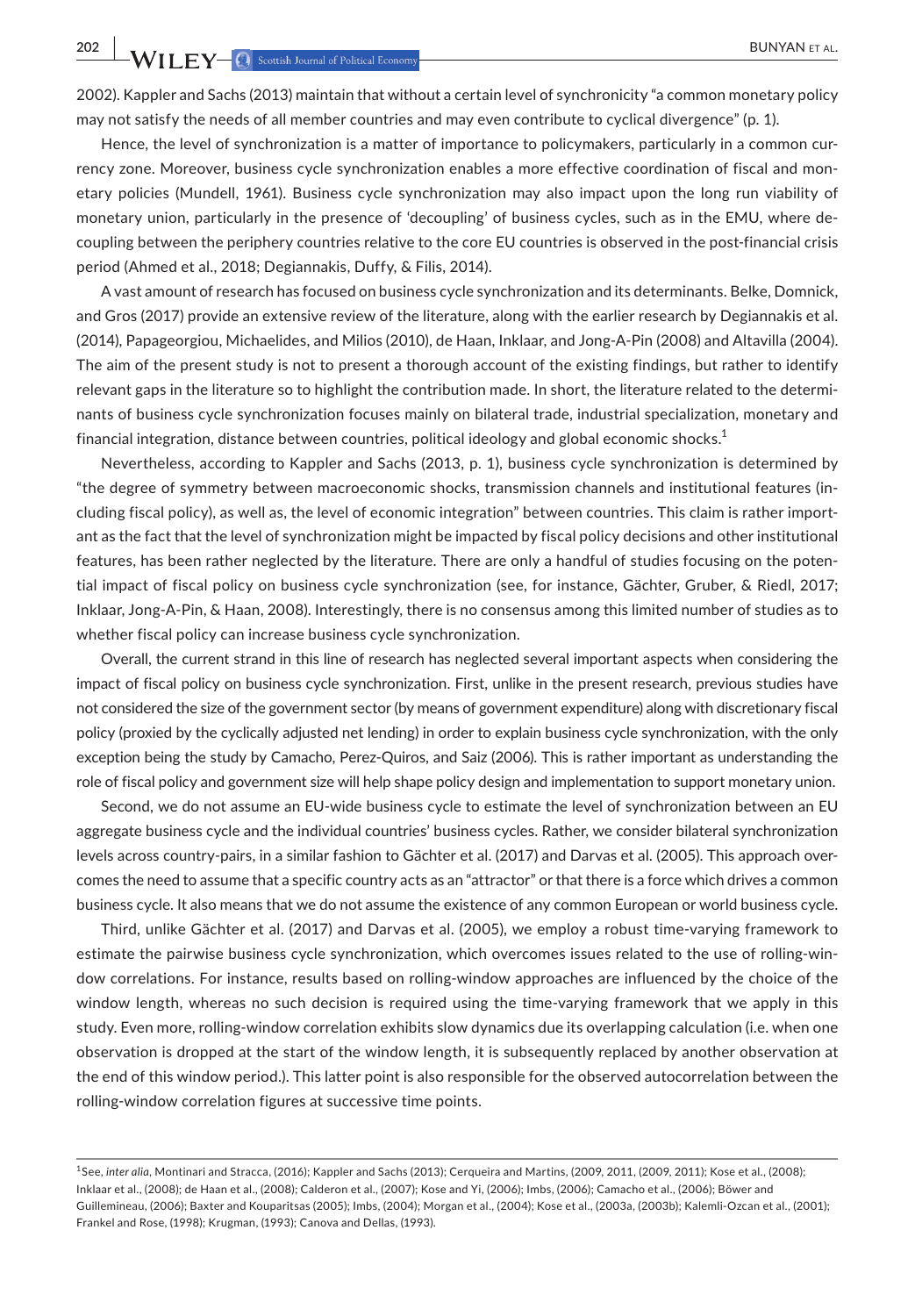Fourth, given that Degiannakis, Duffy, Filis, and Livada (2016) show the fiscal policy effects on business cycle synchronization are time varying, we also consider several sub-periods in our analysis. Changes in the determinants of business cycle synchronization during different phases of European integration can help in understanding why countries may have synchronous or asynchronous business cycles.<sup>2</sup>

In summary, the contributions of this paper are as follows. First, we investigate both the role of fiscal policy and government size on business cycle synchronization across bilateral country-pairs. Second, the co-movement of business cycles across country‐pairs is calculated using a time‐varying approach. A time‐varying measure of business cycle synchronization is essential to capture the substantial changes in business cycle synchronization that occur over time, as discussed by Degiannakis et al. (2014), Degiannakis et al. (2016). Third, a broad range of explanatory variables are used, including, bilateral trade, sectorial specialization, the size of the government, fiscal policy, inflation and savings rates. The choice of these variables is informed by theoretical expectations, previous studies and data availability, in an attempt to capture as many potential determinants, to yield, as much as possible, unbiased and meaningful results. Finally, we examine the determinants of business cycle synchronization over different time periods, which are characterized by important institutional changes, in order to evaluate potential differences in the determinants of business cycle synchronization as these institutions change.

The main findings of the study show that both the fiscal policy variables matter for country-pair business cycle synchronization in the EU. In particular, we show that countries with similarly sized public sectors, and fiscal divergence, have more synchronized business cycles. With respect to the control variables, we find that trade intensity, inflation differentials and differences in capital productivity growth rates matter for synchroniza‐ tion. Country‐pairs that trade more intensely and have similar productivity growth rates have more synchronized business cycles, while differences in inflation rates (i.e. higher inflation differentials) across country‐pairs lead to increased business cycle synchronization. Importantly, the evidence suggests that the set of determinants of synchronization does differ during different sub‐periods (e.g. Great Recession and the subsequent European Debt Crisis). These findings are useful for policy design with an aim to promote the synchronization of business cycles for the efficient operation of EMU.

The remainder of the paper is structured as follows. Section 2 presents the channels by which fiscal policy might impact business cycle synchronization. Section 3 provides a description of the data and the methodological approach. Section 4 analyses business cycle synchronization in the EU, whereas Section 5 analyses the empirical findings on the effects of fiscal policy on the level of business cycle synchronization. Finally, Section 6 concludes the study and presents the policy implications.

# **2** | **TR ANSMISSION CHANNEL S FOR THE EFFEC TS OF FISC AL POLICY ON BUSINESS CYCLE SYNCHRONIZATION**

Ideas regarding the role of fiscal policy are never far from the centre of economic and policy debate. In the EU, the debate has revolved around the role of national fiscal policies, fiscal federalism and fiscal constraints, with issues regarding fiscal austerity to the fore most recently. The arguments have centred around the effectiveness and use of fiscal policy in smoothing business cycle fluctuations as well as issues associated with the role and scope of government activities. Moreover, in a monetary union, countries that face asymmetric shocks, or react

 $^2$ It is noted that a synchronisation measure does not indicate whether cycles are synchronised due to the impact of common shocks or due to the transmission of idiosyncratic shocks from one country to another. There is a strand of the literature that specifically looks at the transmission of economic shocks rather than synchronisation, see Montinari and Stracca (2016) for example. By contrast, this current paper is in the tradition of papers investigating the determinants of business cycle synchronisation. We should also highlight that business cycle synchronisation does not necessarily mean economic convergence. Synchronisation in business cycles may exist; however, the cycles could exhibit different amplitudes due to non-convergence. Synchronisation refers to the co-movements of countries' growth rates over time, whereas convergence is associated with the catch‐up effect between countries' growth rates (Crowley and Schultz, 2010). We should also note that if synchronisation exists, it can lead to economic convergence.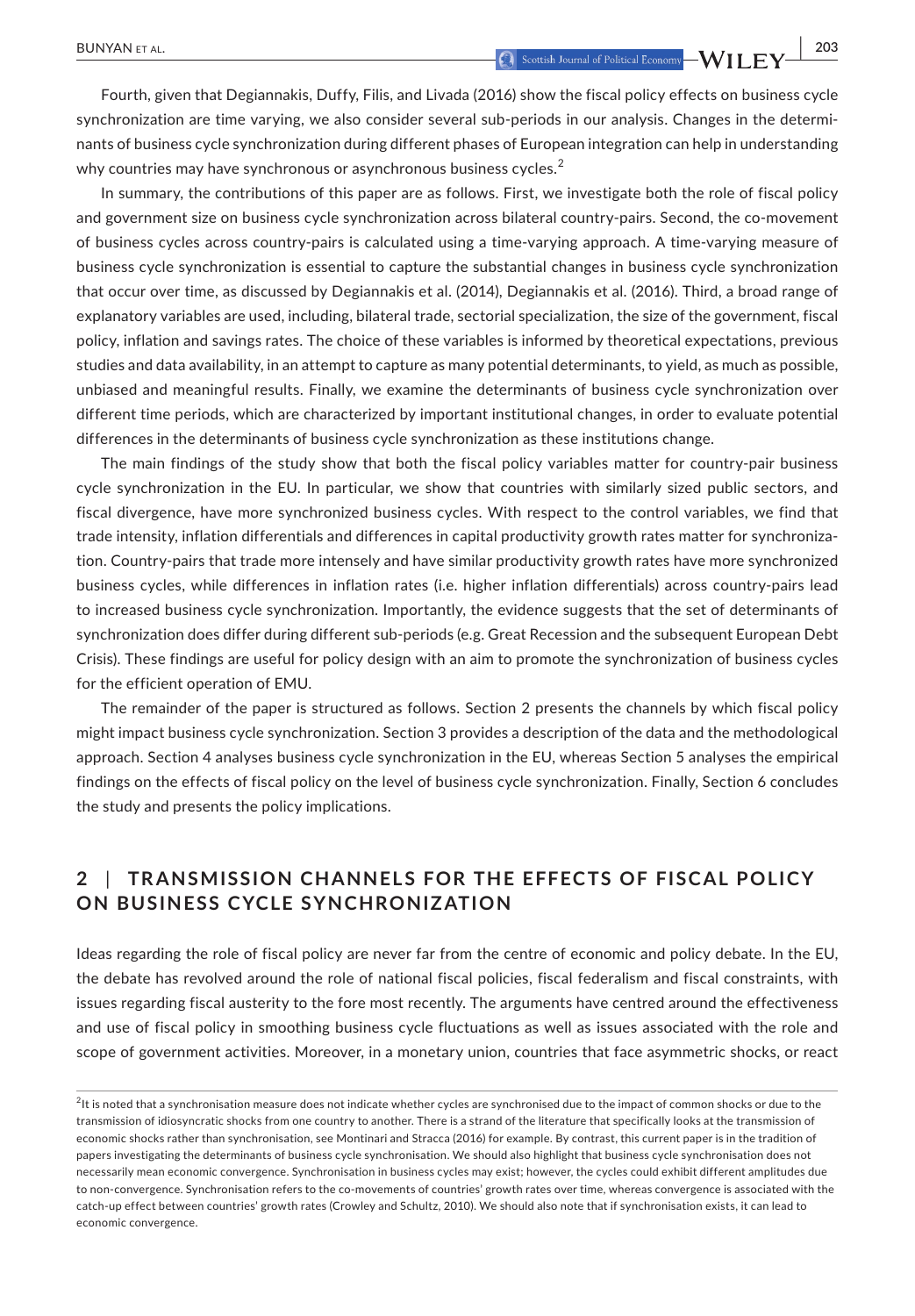**204 • WILEY-C** Scottish Journal of Political Economy **and Scottish Containers** BUNYAN ET AL.

asymmetrically to common shocks, require fiscal authorities to use their fiscal policy to counterbalance the negative impacts of the common monetary policy in promotion of stability and synchronization. This paper seeks to fill a gap in the literature and establish empirically the joint role of discretionary fiscal policy and the size of the government as determinants of business cycle synchronization.

The role of discretionary fiscal policy on the business cycle is ambiguous. The ambiguity arises due to the potential for discretionary fiscal policy to impact either as a source of economic shock (Fatás & Mihov 2006), or as a discretionary countercyclical stabilization tool used in a Keynesian manner. Moreover, when considering the impact of fiscal policy on the level of synchronization across countries, differences in fiscal policy stance across countries may be due to a stabilizing reaction to idiosyncratic shocks, or a stabilizing reaction to a common shock with idiosyncratic impact.

As such fiscal deficits may be used to smooth cyclical fluctuations and differences in fiscal deficits across countries may contribute to cyclical synchronization in responding to economic shocks. However, budget deficits which contribute to destabilizing the business cycle, due, for example, to procyclical fiscal policy, may contribute to reducing synchronization across countries due to the idiosyncratic nature of such fiscal shocks. It is an empirical question as to the impact of fiscal differences across countries on business cycle synchronization. Gächter et al. (2017), Gächter and Riedl (2014), Inklaar et al. (2008) and Darvas et al. (2005), for example, maintain that fiscal convergence may lead to higher synchronization, whereas Furceri and Karras (2008) suggest that fiscal policy does not really explain the synchronization of business cycles at all. In contrast, Böwer and Guillemineau (2006) find that fiscal policy differentials have driven differences between countries' business cycles only prior to the establishment of the Stability and Growth Pact. However, Degiannakis et al. (2016) show that the effects of fiscal policy on business cycle synchronization are time-varying, and they are not always used to promote greater synchronization levels. These studies mainly use either the budget balance or the cyclically adjusted budget deficits to approximate national fiscal policies.

The size of the government can have an impact on how fiscal policy is conducted and the impact it has on the business cycle. Despite the impact of the size of the government sector on output volatility, there is little research on the role of the size of the government sector on business cycle synchronization, see for example Camacho et al. (2006) for an empirical approach.

In considering the size of the government sector in the economy, there are two channels through which government size may impact upon output volatility, that is the stabilization channel and the structural channel. Fatas and Mihov (2001) and Gali (1994) provide evidence of a strong negative correlation between government size and the volatility of GDP. The channel for this stabilization effect is that government size is associated with the size of automatic stabilizers. The automatic stabilizer component of government expenditure will operate in a direction counter to the business cycle. This counter cyclical element of public expenditure will dampen cyclical fluctuations. Hence, smaller government sectors, and smaller automatic stabilizers, react less to economic shocks.

Government sector size also determines the structure of the economy in terms of the mix of activity between the public and private sectors. Rodrik (1998) characterizes the government as a 'safe' sector, playing a risk reducing role, by reducing the volatility of output, particularly in more open economies. This safety characteristic of the public sector is confirmed by the results in Montinari and Stracca (2016), who show that countries with smaller public sectors are more vulnerable to spillover effects from foreign business cycles. By its nature, the government sector is not directly susceptible to the processes which drive the business cycle in the consumption, investment and international sectors of the private economy. Rather, the variation in the size of the government, both across countries and across time, is reflective of changing policies regarding the role and scope of the government in the economy during the period.

As a result of both automatic stabilizers and economic structure, countries with larger government sectors tend to have more stable business cycles. The smaller the government sector the more susceptible economies will be to spillover effects from foreign business cycles and, as such, to the transmission of economic shocks. Moreover, countries with smaller government sectors, and smaller automatic stabilizers, will react less to these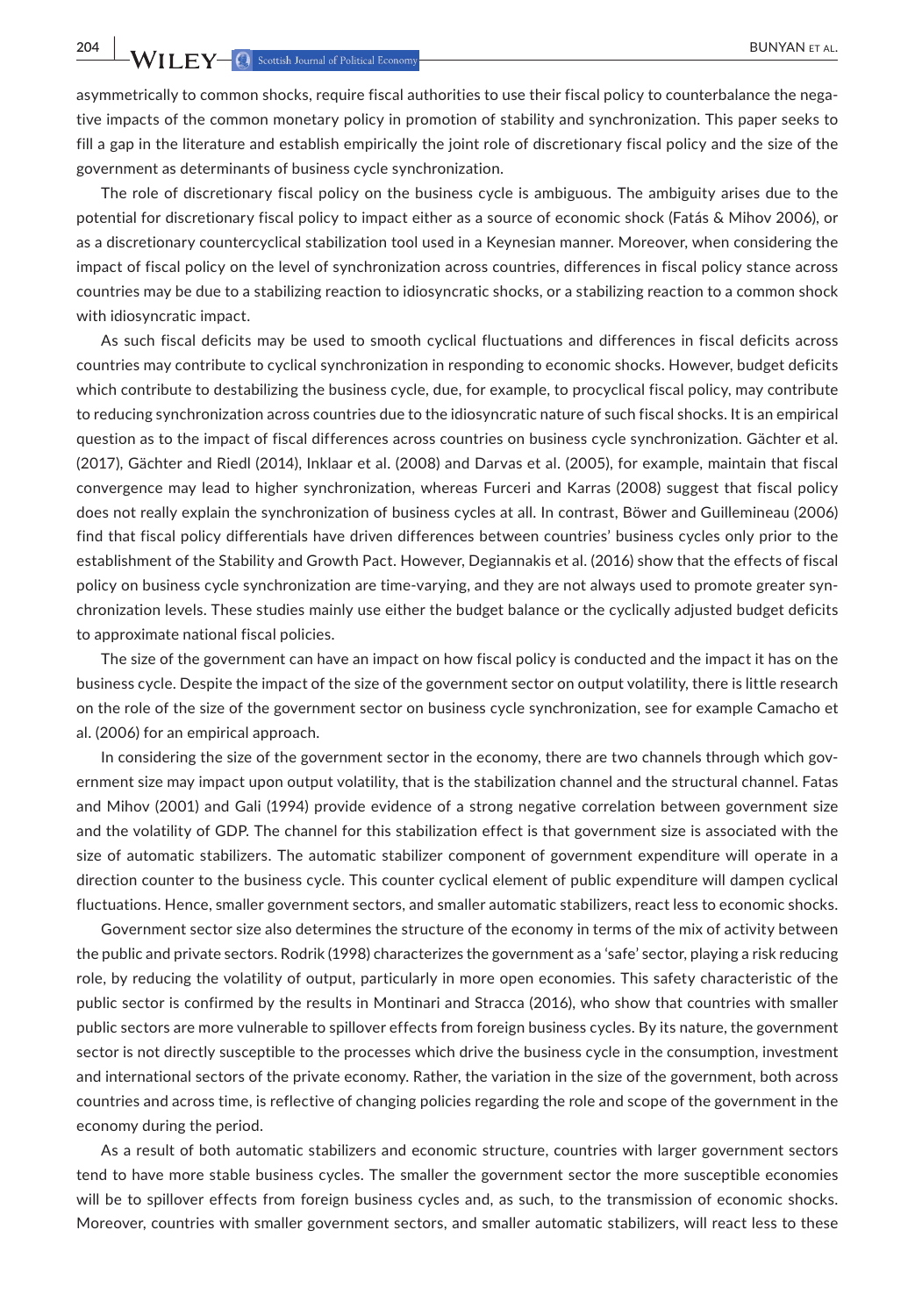shocks. Due to spillover effects and a lack of automatic stabilization, countries with similarly small government sectors will be expected to have more similar business cycles and vice versa for countries with large governments. The relationship between government sector size, along with discretionary fiscal policy, and business cycle syn‐ chronization is investigated empirically in this paper.

# **3** | **DATA AND METHODS DESCRIPTION**

# **3.1** | **Data description**

We obtain annual country-level data from 14 EU countries, namely, Austria, Belgium, Denmark, Finland, France, Germany, Greece, Ireland, Italy, Netherlands, Portugal, Spain, Sweden and the United Kingdom. The period of the study is 1981–2014. This group of countries are the members of the EU for the full sample period and have, as such, followed similar institutional changes in trading relationships and monetary arrangements over the sample period, except for the three non-EMU countries (Denmark, Sweden and the United Kingdom). Our choice to use annual data is motivated by Degiannakis et al. (2016) who maintain that when dealing with fiscal variables, annual data are the most appropriate sampling frequency. The data have been retrieved from AMECO, Datastream and IMF direction of trade database.

Unlike many of the papers in this area of research that focus on business cycle synchronization between each EU member country and an EU‐wide business cycle, or core country business cycle, we focus on pairwise synchro‐ nization between countries. The 14 countries of our sample generate *N*(*N* − 1)/2 unique pairs of synchronization, that is, 91. Thus, our sample has 3,094 country‐pair‐years. All variables are winsorized at the 1% level to reduce the influence of outliers, leaving 3,063 country‐pair‐years. The actual data series used in this study are shown in Table 1.

# **3.1.1** | **Data construction**

In this section, we describe how the variables that are used in Equation 3 (see Section 3.2) are constructed from the series shown in Table 1.

#### *Dependent variable: Business cycle synchronization measure (BCS)*

The cyclical component of GDP is first extracted from the GDP data series. This cyclical component is then used to measure the time‐varying level of synchronization between countries *i* and *j*. We first extract the cyclical com‐ ponent using the Hodrick–Prescott filter, although other filters were also used for robustness purposes (e.g. Bandpass filter), $^3$  they generated qualitatively similar results.

Once the cyclical component of country *i*'s GDP is extracted, the level of its time‐varying synchronization relative to country *j*'s cyclical component is estimated using the Diag‐BEKK multivariate GARCH model. Dynamic business cycle synchronization (BCS<sub>ii+</sub>) can be approximated by the time-varying correlation level between two countries' cyclical components. Recent studies in this strand of the literature have shown that multivariate GARCH models, such as the Baba, Engle, Kraft and Kroner (BEKK) model of Engle and Kroner (1995) are successful in capturing the time‐varying synchronization, as this is approximated by the dynamic correlations (see, Degiannakis et al., 2014; Degiannakis et al., 2016). Given the low frequency of our data, and the relatively small time period, we use a more parsimonious version of the BEKK model, namely the Diagonal BEKK (Diag‐BEKK) model, as used by Degiannakis et al. (2014).<sup>4</sup>

 $^3$ For brevity the results are not shown here but they are available upon request.

<sup>&</sup>lt;sup>4</sup>The BEKK model requires (N (N+1) /2) +2N<sup>2</sup> parameters to be estimated, whereas the Diag-BEKK only (N (N+1) /2)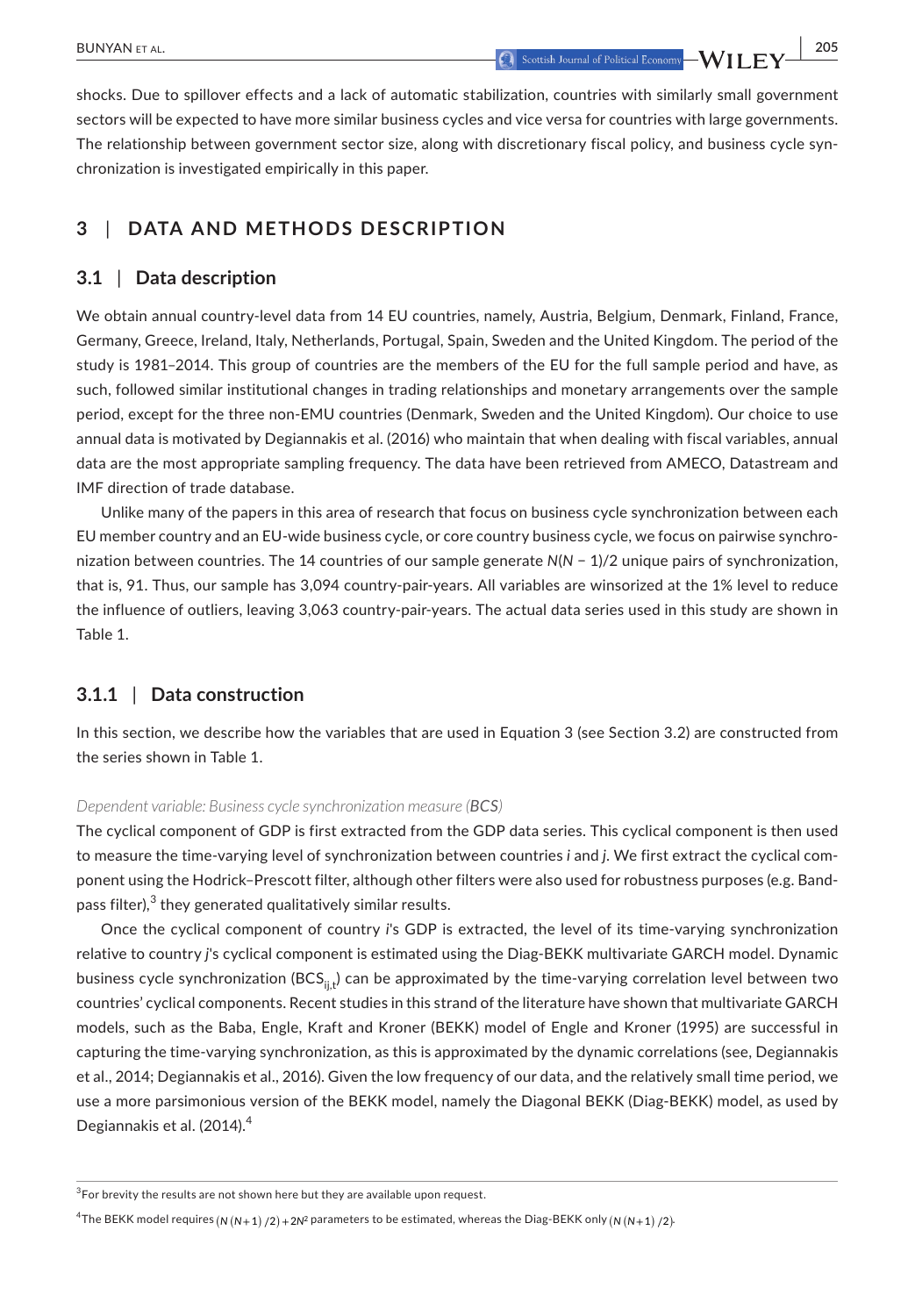## TABLE 1 Variables' description

| Variable's name                    | Acronym       | <b>Description and Source</b>                                                                                                                                                   |
|------------------------------------|---------------|---------------------------------------------------------------------------------------------------------------------------------------------------------------------------------|
| Gross domestic product             | GDP           | GDP at constant prices of 2000. Obtained from European<br>Commission AMECO database.                                                                                            |
| Cyclically adjusted net<br>lending | CANL          | This is the measure of net lending or net borrowing of central<br>government expressed as a % of GDP. Obtained from European<br>Commission AMECO database and European Economy. |
| Government expenditure             | <b>GEXP</b>   | Total expenditure of general government expressed as a % of GDP.<br>Obtained from European Commission AMECO database and<br>European Economy.                                   |
| Gross exports                      | <b>EXP</b>    | Gross exports of country <i>i</i> to country <i>j</i> . IMF Direction of Trade<br>Statistics obtained from UK Data Service.                                                     |
| Total factor productivity          | <b>TFP</b>    | The growth rate of TFP of the total economy. Obtained from<br>European Commission AMECO database.                                                                               |
| Labour productivity                | LP            | The growth rate of the labour share of total factor productivity of<br>the total economy. Obtained from European Commission AMECO<br>database.                                  |
| Capital productivity               | КP            | The growth rate of the capital share of total factor productivity of<br>the total economy. Obtained from European Commission AMECO<br>database.                                 |
| Consumer price index               | <b>CPI</b>    | National Consumer Price indices (all items). Obtained from European<br>Commission AMECO database.                                                                               |
| Size of agricultural sector        | AGRI          | Agriculture, forestry and fishing gross value added (GVA) at constant<br>prices. Obtained from European Commission AMECO database.                                              |
| Size of services sector            | <b>SERV</b>   | Services gross value added (GVA) at constant prices. Obtained from<br>European Commission AMECO database.                                                                       |
| Size of industrial sector          | <b>IND</b>    | Industry (excluding building and construction) gross value added<br>(GVA) at constant prices. Obtained from European Commission<br>AMECO database.                              |
| Size of construction sector        | <b>CONS</b>   | Building and construction gross value added (GVA) at constant<br>prices. Obtained from European Commission AMECO database.                                                      |
| Private savings                    | PRSAV         | Private savings as a percentage of GDP. Obtained from European<br>Commission AMECO database and European Economy.                                                               |
| National savings                   | <b>NATSAV</b> | National savings as a percentage of GDP. Obtained from European<br>Commission AMECO database.                                                                                   |

The Diag‐BEKK with standard normal distribution is defined as follows

$$
\mathbf{Y}_{t} = \mathbf{\mu}_{t} + \mathbf{\varepsilon}_{t}
$$
\n
$$
\mathbf{\varepsilon}_{t} = \mathbf{H}_{t}^{1/2} \mathbf{z}_{t}
$$
\n
$$
\mathbf{z}_{t} \sim N(\mathbf{z}_{t}; 0, \mathbf{I})
$$
\n
$$
\mathbf{H}_{t} = \mathbf{CC}' + \mathbf{A}\mathbf{\varepsilon}_{t-1}\mathbf{\varepsilon}'_{t-1}\mathbf{A}' + \mathbf{B}\mathbf{H}_{t-1}\mathbf{B}',
$$

(1)

where  $\mathsf{Y}_\mathsf{t}$  is a vector containing the business cycles of country  $i$  and  $j$ , and  $\boldsymbol\mu_\mathsf{t}$  represents their mean values. The  $\mathsf{\epsilon}_\mathsf{t}$  is the innovation process and **Z<sub>t</sub> denotes the bivariate standard normal density function. The conditional covariance matrix H**t , is positive definite, whereas matrices **A**, **A**', **B** and **B**' are diagonal.

The time‐varying correlation (i.e. synchronization) between the business cycles of countries *i* and *j*, denoted as *𝜌ij*,*<sup>t</sup>* , are estimated as follows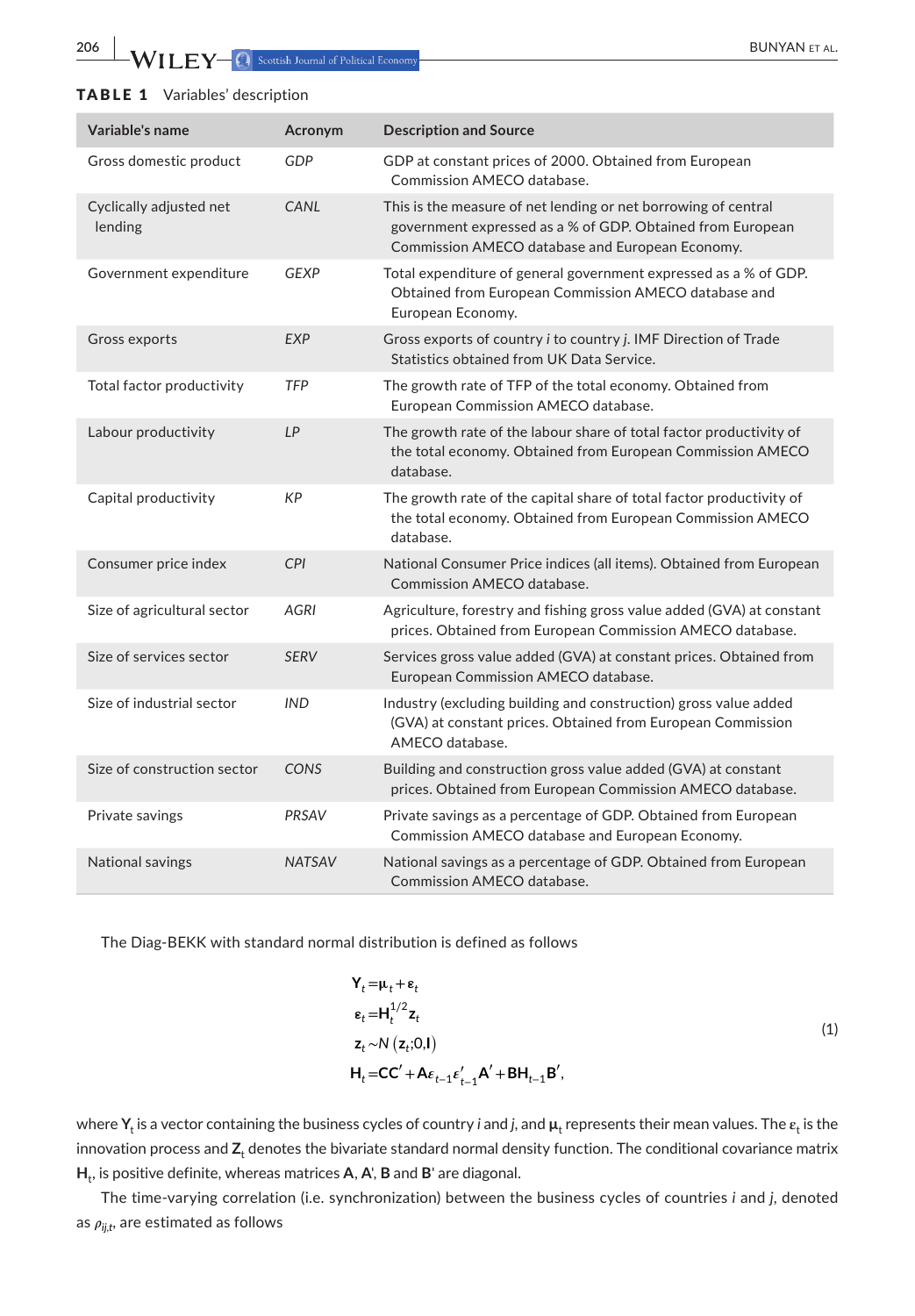**BUNYAN** ET AL. 207

$$
\rho_{ij,t} = \text{BCS}_{ij,t} = \frac{\mathbf{h}_{ij,t}}{\sqrt{\mathbf{h}_{ij,t}} \sqrt{\mathbf{h}_{jj,t}}},\tag{2}
$$

where  $\bm{h}_{ij,t}$  denotes the covariance between the i<sup>th</sup> and j<sup>th</sup> countries' business cycles and  $\bm{h}_{ii,t}$ ,  $\bm{h}_{jj,t}$  are the variances of the two countries' business cycles.

The technical details of the Diag‐BEKK model can be found in Degiannakis et al. (2016) and Xekalaki and Degiannakis (2010).

## **3.1.2** | **Explanatory variables**

The pairwise fiscal policy differentials between countries *i* and *j* are captured by the absolute differences in the cyclically adjusted net lending (i.e., *CANL*\_*DIFFij*,*<sup>t</sup>* =| | *CANLi*,*<sup>t</sup>* −*CANLj*,*<sup>t</sup>* | | ).

| | The size of the public sector captures the mix of public and private sector activities in the economy. To capture differences in the size of the public sector (*PS\_DIFF<sub>ii</sub>*,) we use the absolute differences in government expenditure as a share of GDP (GEXP), that is,  $PS\_DIFF_{ij,t} = \left| GEXP_{i,t} - GEXP_{j,t} \right|^{5}$ 

|<br>| Furthermore, we use variables that capture differences in the structure of the economy across country-pairs. These include the sectorial specialization measures and the private savings rate.

Differences in sectorial specialization are captured by taking the absolute differences between sectors' GVA as a percentage of GDP of country *i* and country *j*, that is, *SECT*\_*DIFF*(*s*) *ij*,*<sup>t</sup>* =| | *SECT*(*s*) *<sup>i</sup>*,*<sup>t</sup>* <sup>−</sup>*SECT*(*s*) *j*,*t* | | | | *cons,serv* for the agricultural, industrial, construction and services sectors respectively. , where *s = agri,ind,-*

The private savings ratio (*PRSAV*) is used to capture the consumer side of the economy and thus differences in this ratio are measured as *PRSAV*\_*DIFFij,t* = \vert *PRSAVi,t*−*PRSAVj,t*|.

The bilateral trade intensity variable is calculated as  $BTl_{ij,t} = \left(\frac{EXP_{ij,t} + EXP_{ji,t}}{GDP_{t} + GDP_{t}}\right)$ *GDPi*,*t*+*GDPj*,*<sup>t</sup>* ), where  $\textit{EXP}_{ij,t}$  denotes the exports from country *i* to *j* at time *t*, *EXPji*,*<sup>t</sup>* measures the exports from country *j* to country *i* at time *t*, while the denominator is the sum of GDP of both country *i* and country *j* at time *t*. Imports are omitted to avoid double counting as ex‐ ports from country *i* to *j* are imports of country *j* from *i*.

On the production side, total factor productivity growth rates (*TFP*), as well as both labour (*LP*) and capital (*KP*) productivity growth rates are used to capture productivity growth in the economy. Hence, differences in productivity are measured as  $\textit{TFP\_DIFF}_{ij,t} = \left|\textit{TFP}_{i,t}-\textit{TFP}_{j,t}\right|$  LP\_DIFF $_{ij,t} = \left|\textit{LP}_{i,t}-\textit{LP}_{j,t}\right|$  and  $\textit{KP\_DIFF}_{ij,t} = \left|\textit{KP}_{i,t}-\textit{KP}_{j,t}\right|$  respectively.

|<br>| Finally, differences in monetary developments across country-pairs are measured by differences in inflation rates, as  $INF_{DIFF_{ij,t}} = \left| \log (CPI_{i,t}/CPI_{i,t-1}) - \log (CPI_{j,t}/CPI_{j,t-1}) \right|$ .

| | We should highlight that all differentials are converted into their absolute values so that our results are not impacted by the choice of which country enters first or second in the calculations.

## **3.2** | **Method**

To test the impact of fiscal policy and government size on business cycle synchronization, we use a dynamic panel model. Our specification is specified as follows

$$
BCS_{ij,t} = a_0 + b_1 BCS_{ij,t-i} + b_2 CANL_DIFF_{ij,t-i} + b_3 PS_DIFF_{ij,t-i} + b_k F'_{ij,t-i} + \mu_{ij} + \lambda_t + \nu_{ij,t},
$$
\n(3)

where *BCS<sub>ii</sub>* is the bilateral correlation index of business synchronization between countries *i* and *j*, *CANL\_DIFF*<sub>ii</sub> denotes their fiscal policy differentials and *PS*\_*DIFFij* captures differences in the size of their public sectors. *F***′** *ij* is the

 $^{\rm 5}$ We have also used the absolute differences in government revenues and the results, which are available upon request, are qualitatively similar.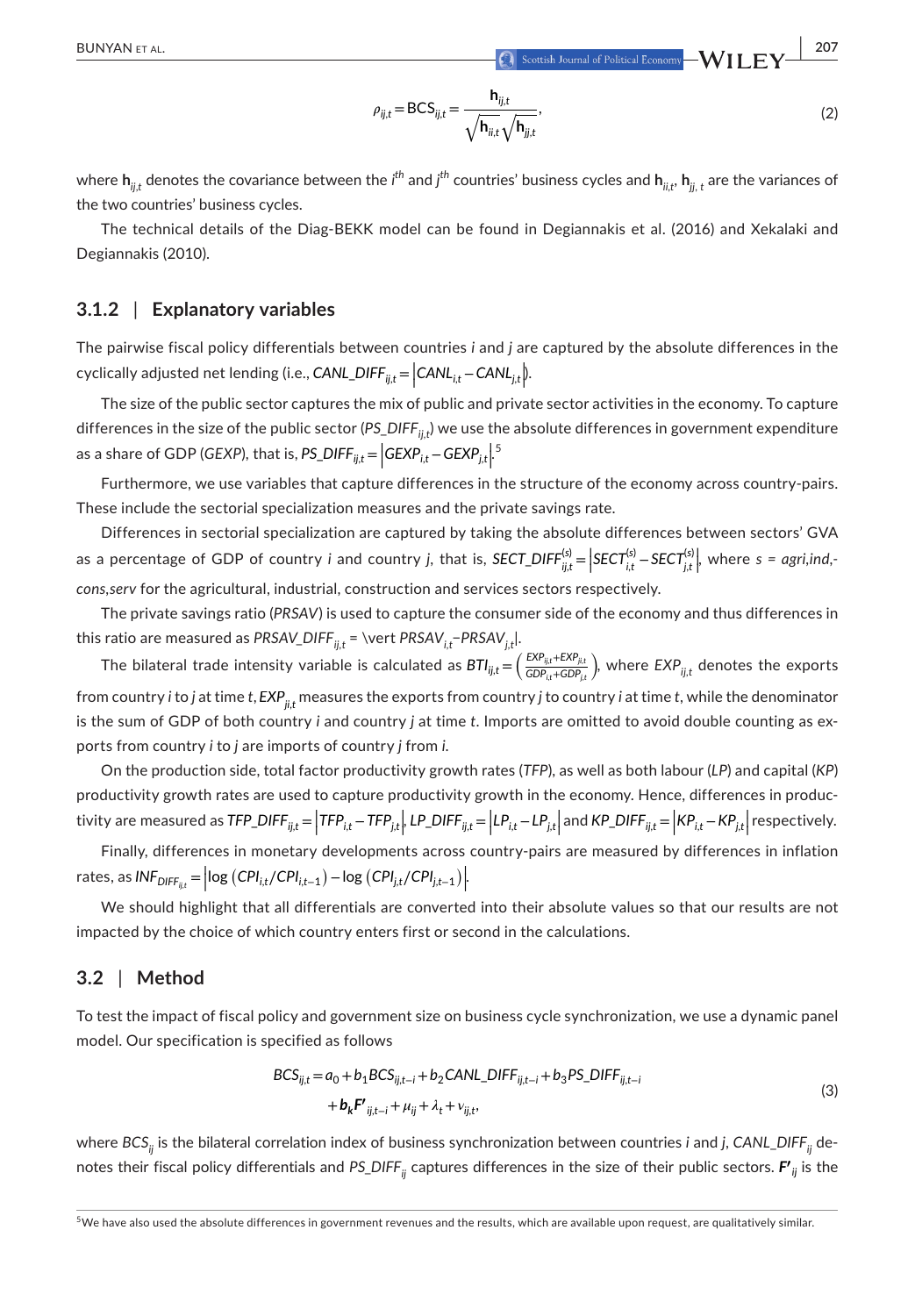**208 • WILEY-C** Scottish Journal of Political Economy **and Scottish Containers** BUNYAN ET AL.

vector of *k* potential determinants of business synchronization, which are included in the model as control variables, including, bilateral trade, productivity differentials, inflation differentials, sectorial specialization and differences in savings rates. We have included as many variables as have been suggested by the existing literature, with the restriction that data are available for all countries for the full period.

In the model, we control for country‐pair fixed effects (*µij*) to control for unobservable heterogeneity. *λ<sup>t</sup>* con‐ trols for idiosyncratic shocks and  $\alpha_0$  is the constant. Finally,  $v_{ii}$ , represents the error term.  $\beta_{1,2,3}$  are coefficients for the lagged values of *BCSij*, *CANL*\_*DIFFij* and *PS*\_*DIFF*ij, respectively, whereas *βk* is the vector of coefficient esti‐ mates for the *k* control variables. The key hypothesis tested by this model is to establish if and how discretionary fiscal policy and government size jointly determine business cycle synchronization. If discretionary fiscal policy responds to idiosyncratic shocks in a manner supportive of business cycle synchronization then a positive coefficient will be found on this variable. If similarities in government size determine synchronization then a negative coefficient will be expected on this variable.

The above dynamic panel model presents a number of econometric issues when used to estimate the matrix of potential determinants of business cycle synchronization. First, the OLS estimation method is likely to produce biased estimation in the presence of the unobserved country-specific effects. This can be attributed to the correlation between the unobserved country‐specific effects and the lagged dependent variable. Although taking first-differences could likely eliminate the country-specific effects problem, the first-difference transformation will produce a correlation between ∆BCS<sub>ij,t−1</sub> and Δ $v_{ij,t}$  through the terms BCS $_{ij,t}$  to  $v_{ij,t}$ , leading to inconsistent OLS estimates being produced. Second, the model faces several endogeneity problems given that some of the explanatory variables are not strictly exogenous. For instance, trade integration and *BCS* are strictly not exoge‐ nous. Frankel and Rose (1998) contend that countries with similar output patterns and strong trade integration are likely to join a currency union, which, in turn, further increases their trade integration and business cycle synchronization.

To address the latter issue, we follow Cerqueira and Martins (2009) and employ the system GMM dynamic panel estimator (Arellano & Bover, 1995; Blundell & Bond, 1998), which offers several advantages. First, it allows us to draw from the data, a large number of instruments by instrumenting all the exogenous variables with their own lagged values as long as they are not correlated with the error term. Second, the system GMM addresses any potential endogeneity issues for all variables by estimating the equations jointly in differences and in levels. Additionally, it also corrects any additional biases due to the correlation between the fixed specific effects and the lagged dependent variable (Cerqueira & Martins, 2009; Guney, Karpuz, & Ozkan, 2017).

In our estimation, we report the findings of the Sargan test of over-identifying restrictions J as a test for instrument validity, although Blundell, Bond, and Windmeijer (2001) report Monte Carlo evidence that this test tends to over-reject, especially when the data are persistent and the number of time-series observations is large. Equation 3 is also estimated for different sub‐periods. Based on the evidence of the AR2 and the Sargan test, we adopt different sets of lagged instruments across these different sub‐periods, ranging from t‐2 for the ERM period and the common currency period up to t-6 for the Maastricht treaty period. The differences in Hansen's J-test of overriding restrictions and the AR2 confirm the validity of the instruments. In the dynamic model, we expect to have a first‐order serial correlation (i.e. AR1) and no second‐order serial correlation (i.e. AR2). Results of these tests are presented in each of the regression output tables.

# **4** | **TIME‐VARYING BILATERAL BUSINESS CYCLE SYNCHRONIZATIONS**

Before we analyse how fiscal policy and the size of the government might play a role in determining the pairwise business cycle synchronizations in the EU, it is useful to get a sense of how synchronization levels have fluctuated over our sample period. Figure 1 shows the average levels of synchronization, annually, for the period 1981–2014, along with their dispersion (i.e. minimum, maximum and standard deviation).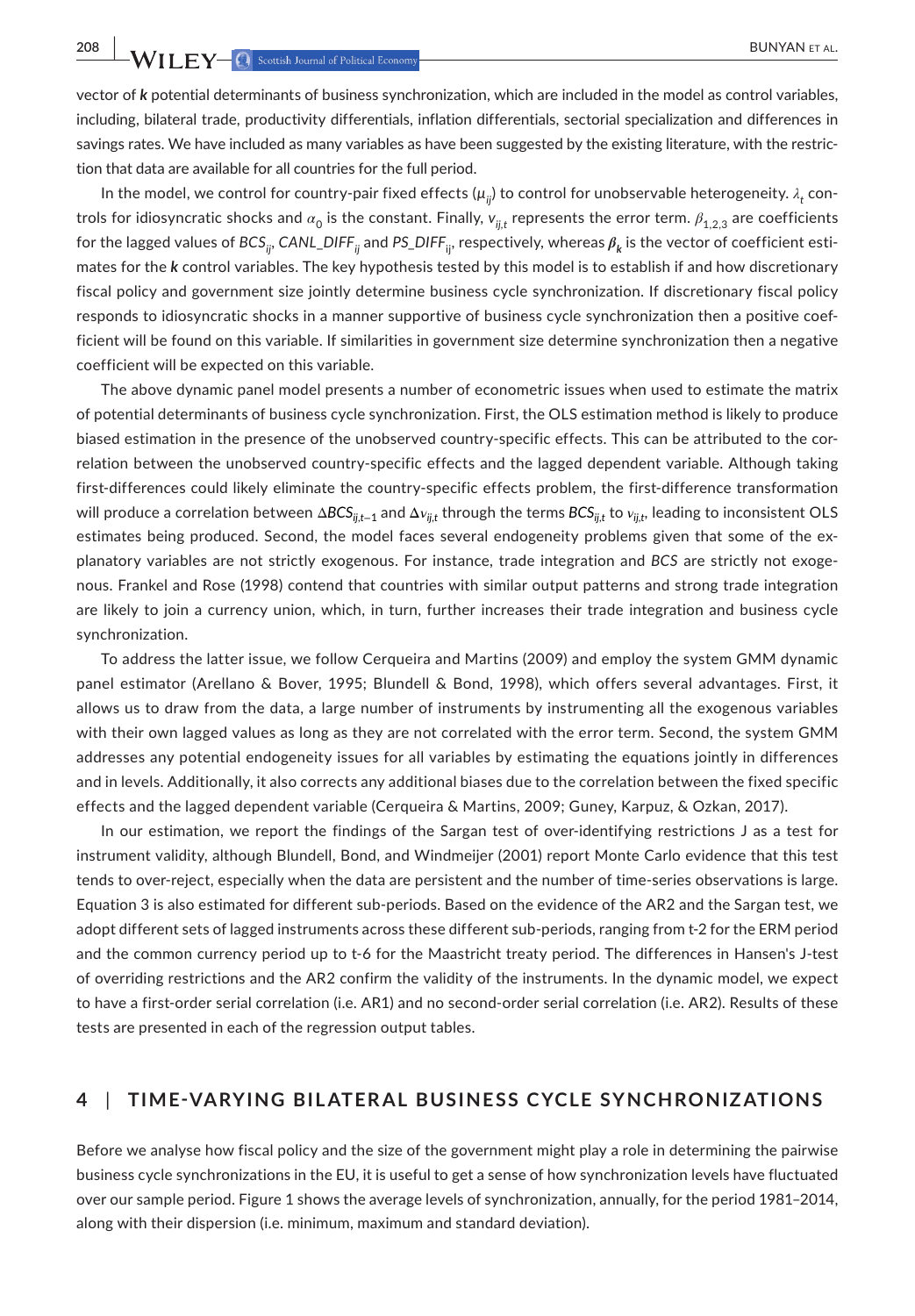

FIGURE 1 Average, minimum, maximum and standard deviation of all pairwise business cycle synchronizations over the 14 countries per year. Sample period 1980–2014. In the top panel, the figure depicts the average, minimum and maximum business cycle synchronization level of all 14 countries for each year during the sample period 1980–2014. The bottom panel shows the standard deviation of all business cycle synchronizations for each year over the sample period

Our findings suggest that the average pairwise business cycle synchronization levels (across the 91 country‐ pairs) are moderately high, fluctuating between 0.5 and almost 0.8, where 1 indicates perfect synchronization, 0 indicates no synchronization and a negative value indicates business cycles are moving in different directions (i.e. de‐synchronized). Throughout the observation window there are periods of increasing and decreasing levels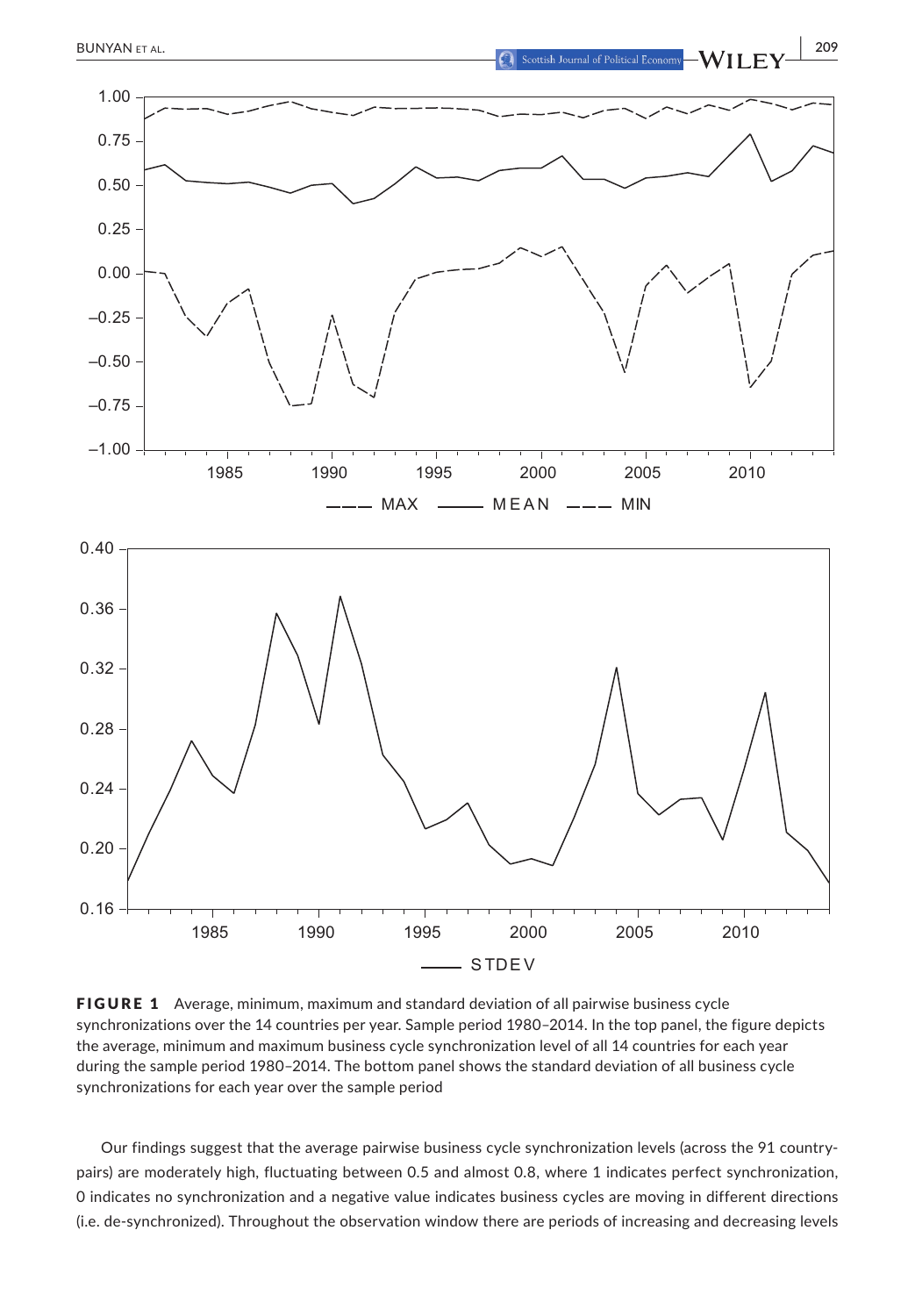

FIGURE 2 Average country-level business cycle synchronizations per year. Sample period 1980–2014. The three panels show the core, periphery and non‐EMU countries respectively. AUS = Austria, BEL = Belgium, DEN = Denmark, FIN = Finland, FRA = France, GER = Germany, GRE = Greece, IRE = Ireland, ITA = Italy, NET = Netherlands, PRT = Portugal, SPA = Spain, SWE = Sweden, UK = United Kingdom. The figure presents the average country‐level business cycle synchronization vis‐à‐vis all other countries, per year over the sample period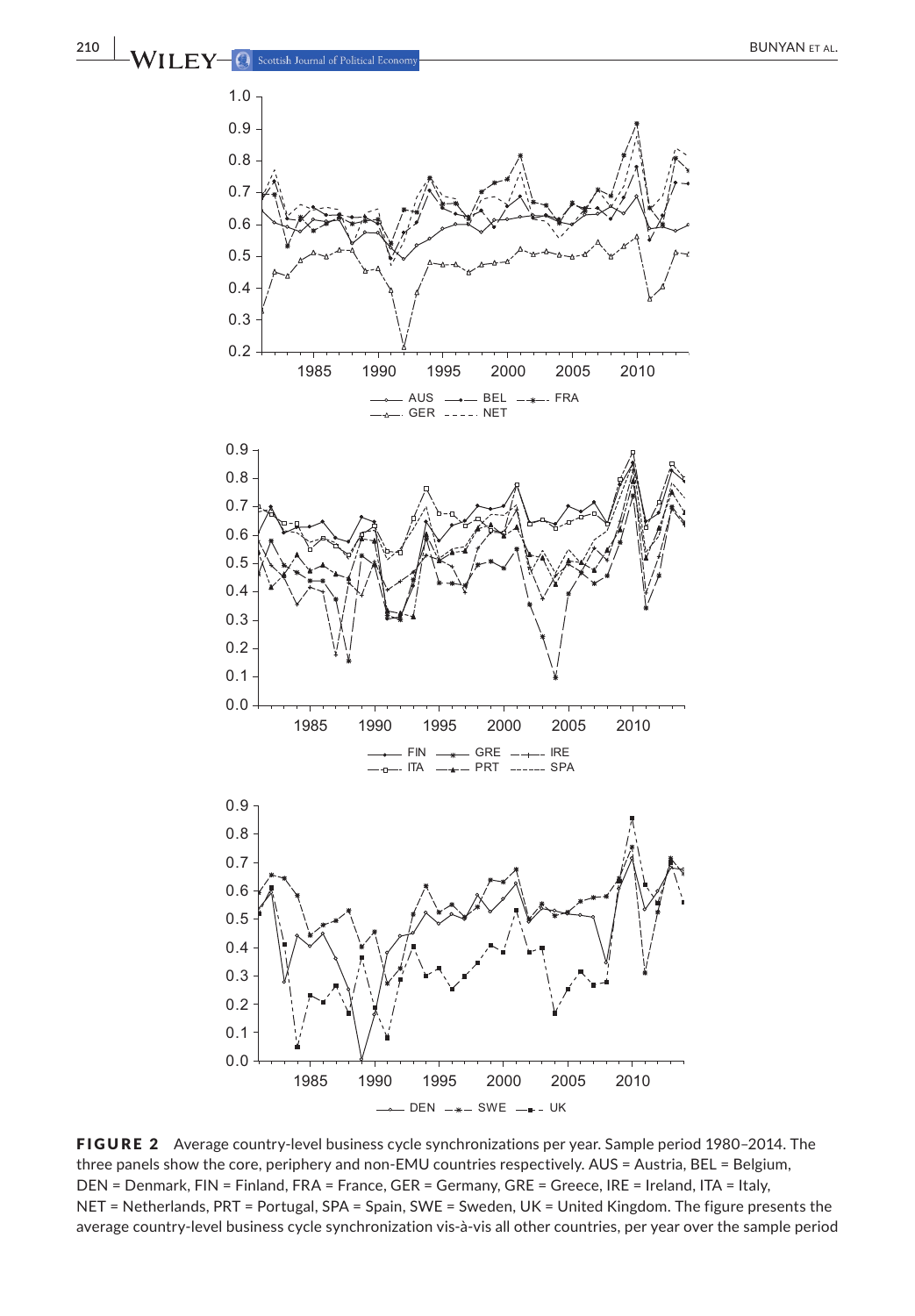

FIGURE 3 Average country business cycle synchronizations over the period 1980-2014. AUS = Austria, BEL = Belgium, DEN = Denmark, FIN = Finland, FRA = France, GER = Germany, GRE = Greece, IRE = Ireland, ITA = Italy, NET = Netherlands, PRT = Portugal, SPA = Spain, SWE = Sweden, UK = United Kingdom. The figure presents the average country‐level business cycle synchronization vis‐à‐vis all other countries during the whole sample period

of synchronization; nevertheless, synchronization levels are on average higher in the latter part of the study pe‐ riod. Although the average value might not reveal the full story and may mask what is happening at an individual country level. A closer inspection, focusing on the minimum and maximum values at each time point, shows that there are periods when the pairwise synchronizations exhibit higher or lower dispersion. This observation is also confirmed from an examination of the standard deviations of the synchronization levels, shown in the lower panel of Figure 1.

With respect to the dispersion of synchronization measures, we show that during our sample period, there are four reasonably distinct episodes (1980–1993, 1994–2001, 2002–2009 and 2010–2014), which correspond with various institutional changes and the European debt crisis. These changes in synchroni‐ zation levels and changes in dispersion, correspond with those found in Degiannakis et al. (2014), where they are discussed extensively. The first episode (1980–1993) corresponds with the period of the Exchange Rate Mechanism (ERM), which was eventually suspended in 1993 following the European currency crisis of 1992–1993. This period began with a high average level of synchronization, a low level of dispersion in synchronization and positively correlated cycles across all country-pairs. As the period progressed, synchronization levels declined, and several country‐pairs were experiencing very high negative correlation levels (i.e. de‐synchronization). Moreover, the dispersion of synchronization across country‐pairs increased substantially.

The period after the ERM collapse corresponds with the implementation of the Maastricht Treaty and a move towards convergence in monetary and fiscal policies in the run up to Monetary Union (i.e. 1994–2001). This period seems to have promoted EU business cycle synchronization, which exhibits high average values with materially decreasing dispersion across country‐pairs.

The period between the introduction of the common currency and the start of the European Debt crisis (2002–2009) is generally associated with increasingly high levels of synchronization between coun‐ try‐pairs. The average measure of synchronization reached a peak in 2009 of around 0.8. This peak in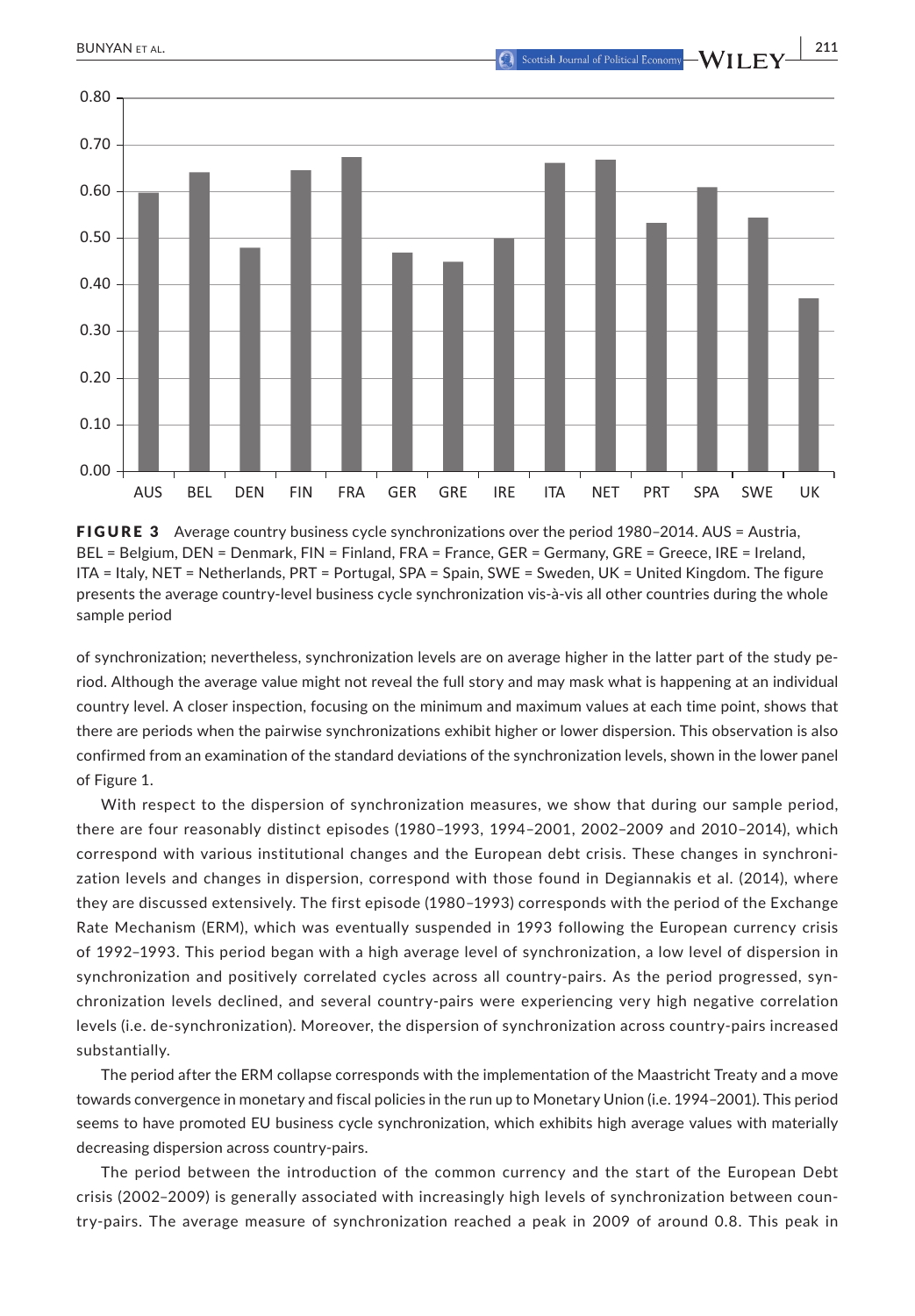**212 WII.FY WII.FY 20** Scottish Journal of Political Economy

synchronization is due to the impact of the Great Recession, which drove a common cyclical downturn, and thus, an increase in synchronization levels. However, even though there was a general increase in synchronization during this period, this was associated with an increase in the divergence of synchronization across countries.

Figure 2, which presents the synchronization measures, by country average, across the full sample period, illustrates that this increase in divergence of synchronization across countries, during the 2002–2009 period, was primarily driven by lower synchronization levels for the United Kingdom and Greece, and to a lesser extent, Portugal. The United Kingdom did not become a member of EMU and the lack of synchronization for the Greek economy was well evidenced with the unfolding of the European Debt crisis.

The decoupling effects of the European Debt crisis, during the period 2010–2014, are clearly shown in both Figures 1 and 2, where there is a sharp and pronounced decline observed in the average synchronization mea‐ sure. This sharp decline in synchronization is evident across all country-pairs. Nevertheless, an upward trend is noted towards the end of the sample period. It is also noted that this period is associated with an increase in the dispersion of synchronization levels across country-pairs. This increase in dispersion occurs as the synchronization measure falls substantially more in some countries, than in others. This is expected given that during this period, countries, such as, Ireland, Italy, Portugal and Greece experienced significant declines in their GDP figures, whereas this was not observed for other EMU countries, such as, Germany. This might also explain the rather interesting finding that Germany exhibits the lowest levels of synchronization among all core EMU members and it declines sharply in 2011.

Overall, the dynamics of the synchronization measures over time show evidence of periods of desynchro‐ nization, which are associated with the ERM and the European Debt Crisis periods. The Maastricht period and the common currency period are associated with higher and increasing synchronization levels. The dispersion of synchronization levels also varies across country-pairs indicating that not all countries follow the general pattern and that different countries experience different business cycle dynamics.

Figure 3 shows the average level of synchronization for each country, vis‐à‐vis all other countries, over the full period. It is evident that countries which are not members of EMU (e.g., Denmark and the UK) exhibit among the lowest levels of synchronizations over the sample period. This could explain their decision to remain outside the EU or perhaps the endogeneity effects of EMU later in the post-2001 period. Nevertheless, the most interesting observation is the fact that Germany and Greece are shown to be the least synchronized EMU countries (this was also demonstrated in Figure 2).

It is often argued that EMU is not suited to Greece and the low level of observed cyclical synchronization sup‐ ports this argument. The finding for Germany is contrary to previous studies, such as Degiannakis et al., (2014), Degiannakis et al., (2016), which found relatively high levels of synchronization between Germany and a common EU business cycle. It is likely that the large weight of Germany in determining EU GDP drove the high levels of synchronization when calculated vis‐à‐vis an EU cycle. Here, the size of Germany's economy is not considered, and indeed its cycle lacks synchronization in a similar manner to Greece. This may be troubling for the operation of EMU policy, as Germany's size allows great influence; however, despite Germany's size, it is not highly influential in synchronizing with the cycle of other European countries, provoking the idea that is not only Greece that is not suitable for the common currency but Germany also. Ahlborn and Wortmann (2018) also found evidence of a lack of synchronization between Germany and other countries' business cycles. They suggest that France would be a better candidate as an exemplar of a core EMU business cycle. France is shown here to have the highest level of synchronization with other countries over the period confirming its more appropriate position as a proxy for a core European business cycle.

Having briefly examined the patterns of the pairwise synchronization levels over time, it is important to iden‐ tify whether individual fiscal policies and the size of the governments acted as promoters of synchronization, as Optical Currency Area (OCA) theory suggests they ought.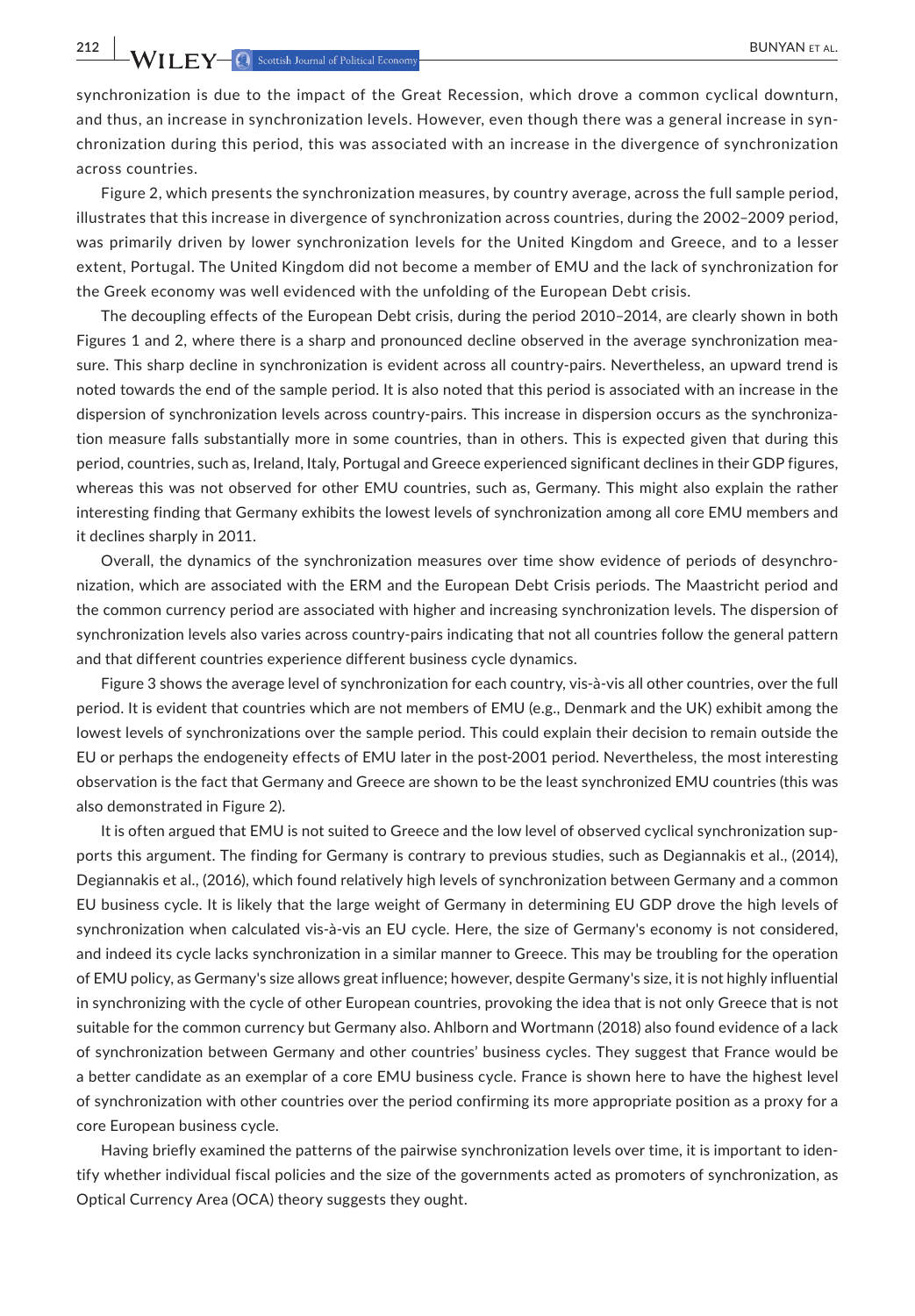# **5** | **THE DETERMINANTS OF TIME‐VARYING BUSINESS CYCLE SYNCHRONIZATION**

## **5.1** | **Full‐sample estimation**

In this section, we present the findings from Equation (3). As aforementioned, in order to establish the effects of fiscal policy and government size on the pairwise business cycle synchronization across the sample of 14 EU countries, we also consider 10 additional determining factors, which have been included as control variables. The data have been analysed for the full sample period 1981–2014.

The results from the full-sample estimation, shown in Table 2, find that the two fiscal variables are determinants of business cycle synchronization.<sup>6</sup> As theory suggests, differences in the size of the public sector (PS\_DIFF) across countries exercise a statistically significantly negative effect, whereas statistically significant positive ef‐ fects are evident for the differences in fiscal policy across countries (as captured by *CANL\_DIFF*).

These findings reveal that the greater divergence in public sector size, across country-pairs, results in lower levels of synchronization. In other words, countries with similar sized public sectors have more synchronized business cycles, affirming the finding in Camacho et al. (2006). The impact of government sector size on synchronization is operating through the 'safety' and automatic stabilization channels.

The second fiscal variable, cyclically adjusted net lending (*CANL*), removes the cyclical component and captures discretionary changes in fiscal policy stance. Differences in these discretionary policies are found to promote synchronization, indicating that country‐specific discretionary fiscal policy promotes synchronization. This finding is in accordance with OCA theory, which suggests that independent fiscal policies in a monetary union should be used to align the business cycles of member countries. As such, an idiosyncratic fiscal policy response, to an idiosyncratic economic shock, will ensure that business cycles remain more synchronized across countries. It is noted however, that the coefficient on the fiscal variable is only statistically significant in the second specification of the model.

With regard to the control variables, trade intensity and inflation differentials are found to promote cyclical synchronization, while differences in total factor productivity growth tend to result in less synchronization. Sectorial specialization and private savings do not exercise any significant influence on the time-varying synchronization measure.

More specifically, this study shows that trade exercises a highly significant effect on business cycle synchronization across the country‐pairs. The positive effects of bilateral trade intensity on business cycle synchronization confirm a long list of previous studies, which find trade to be important in explaining business cycle synchronization (see for example Gächter et al., 2017). This is expected given that when a country experiences an increase in its productivity, this will lead to higher output and income, which, in turn, will lead to higher imports for interme‐ diate goods (productivity effects) as well as finished goods (income effects) from its trading partner. Eventually, this should lead to the increase in the trading partner's output and income. Montinari & Stracca (2016) and Imbs (2004) also suggest that trade integration is found to foster these spillover effects on countries' business cycles.

As for the inflation differentials, their positive effects contrast the evidence provided by previous studies, such as Camacho et al. (2006), who find no evidence to suggest that monetary variables can explain business cycle syn‐ chronization. Nevertheless, our finding can be explained by two possible channels. First, differences in inflation rates across countries indicate that prices and wages are adjusting at different rates. In the New Keynesian model of macroeconomic fluctuations, it is the adjustment of wages and prices that allows an economy to move towards its trend growth rate following an economic shock. For example, following a positive demand shock, wages and prices will adjust upwards moving an economy back towards its trend growth rate. It is shown here that inflation

 $^6$ We have further disaggregated the private savings rate variable into household and corporate savings rates; nevertheless, we did not find evidence that these variables exercise any effect on BCS. For robustness purposes we have also estimated the models using only the EMU countries. The results are qualitatively similar.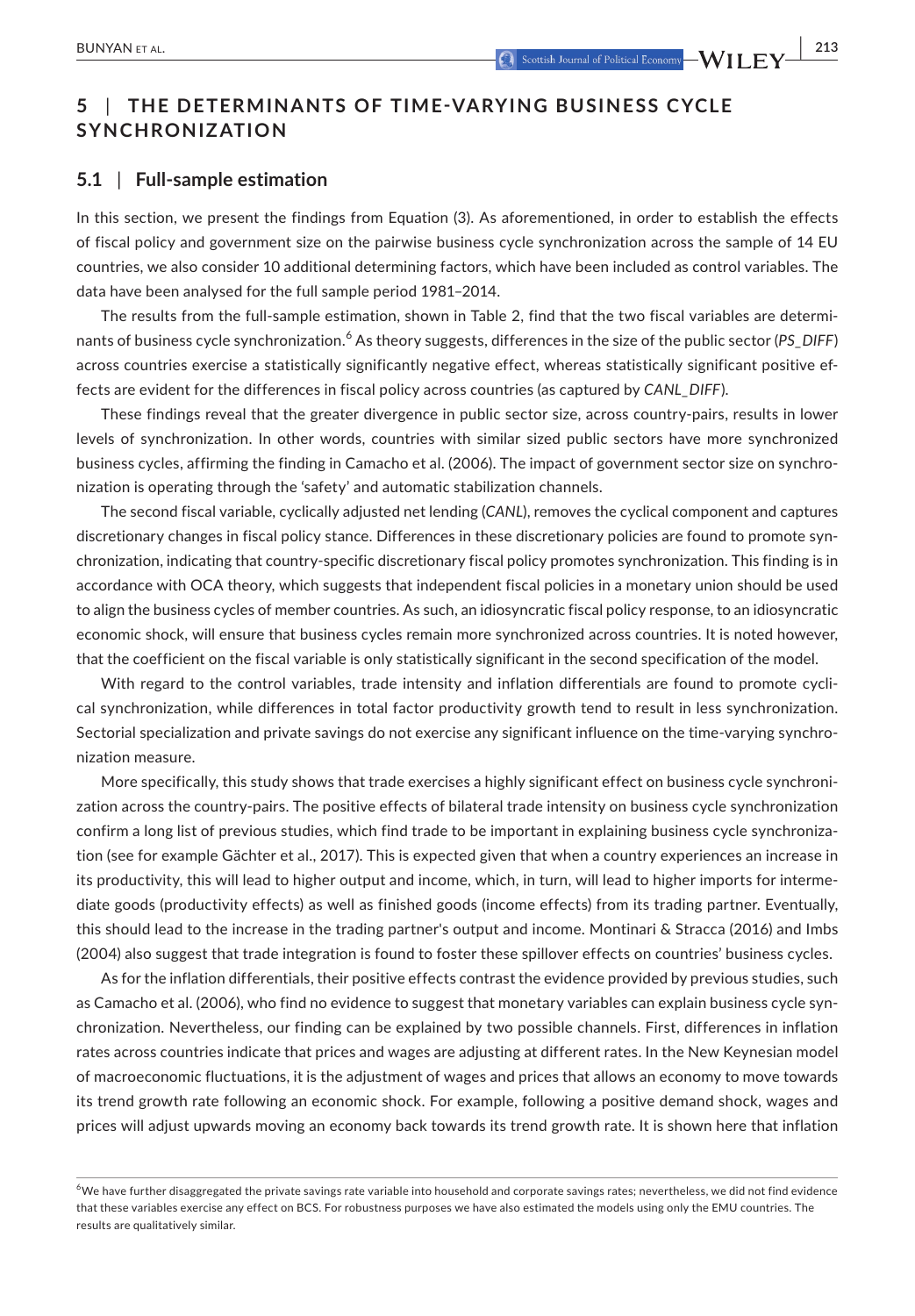| <b>TABLE 2</b> Determinants of BCS, full sample estimations |  |
|-------------------------------------------------------------|--|
|-------------------------------------------------------------|--|

|                                                       | (1)         | (2)         |
|-------------------------------------------------------|-------------|-------------|
|                                                       | 1981-2014   | 1981-2014   |
| $BCS_{ij,t-1}$                                        | $0.402***$  | $0.367***$  |
| CANL_DIFF <sub>ii</sub>                               | 0.001       | $0.004**$   |
| $PS$ <sub><i>DIFF</i><sup><math>ii</math></sup></sub> | $-0.019*$   | $-0.012**$  |
| TFP_DIFF <sub>ii</sub>                                | $-3.946**$  |             |
| $LP_$ DIFF $_{ii}$                                    |             | 0.573       |
| $KP$ <sub>Ii</sub>                                    |             | $-6.839***$ |
| $BTI_{ij}$                                            | 51.091***   | 31.370***   |
| $INF\_DIFF_{ij}$                                      | $3.153*$    | $1.874***$  |
| SECT_DIFF $_{ij}^{(agri)}$                            | 0.052       | 0.011       |
| $\mathsf{SECT\_DIFF}_{ij}^{(ind)}$                    | 0.015       | $-0.004$    |
| $SECT_DIFF_{ij}^{(cons)}$                             | 0.017       | 0.005       |
| $SECT$ _DIFF $_{ij}^{(serv)}$                         | 0.002       | $0.014**$   |
| PRSAV_DIFF <sub>ij</sub>                              | $-0.010$    | $-0.004$    |
| Country fixed effects                                 | <b>YES</b>  | <b>YES</b>  |
| Time fixed effects                                    | <b>YES</b>  | <b>YES</b>  |
| Hansen-J (statistic)                                  | 173.50      | 167.43      |
| Hansen-J (degrees of freedom)                         | $[173]$     | $[181]$     |
| Hansen-J (p-value)                                    | 0.471       | 0.757       |
| Arellano-Bond test for AR(1) in first difference      | $-6.163***$ | $-6.425***$ |
| Arellano-Bond test for AR(2) in first difference      | 0.102       | 0.107       |
| No. of observations                                   | 2,972       | 2,972       |

*Note:* Estimates are derived from two‐step system GMM with finite sample correction (Windmeijer, 2005). AR(1) and AR(2) are tests of the null hypothesis of no first- and second-order serial correlation respectively. The Hansen-J is a test of the validity of the over-identifying restrictions based on the efficient two-step GMM estimator.

Abbreviations: *BTI*, bilateral trade intensity; *CANL\_DIFF*, differences in the cyclically adjusted net lending; *INF\_DIFF*, in‐ flation rate differentials; *KP\_DIFF*, differences in capital productivity; *LP\_DIFF*, differences in labour productivity; *PRSAV\_ DIFF*, differences in private savings; *TFP\_DIFF*, differences in total factor productivity; *PS\_DIFF*, differences in public sector; *SECT\_DIFF*, differences in economic sectors contribution to countries' *i* and *j* GDP.

\*,\*\* and \*\*\* denotes significance at 10%, 5% and 1% respectively.

differentials across countries indicate that the adjustment mechanism is operating to promote cyclical synchro‐ nization across countries. Second, inflation differentials across countries provide a mechanism for real exchange rate adjustments, and thus may address potential competitiveness gaps among members of a monetary union. The real exchange rate adjustments will result in trade balances moving in a direction in support of greater business cycle synchronization.

This result is particularly important for the Eurozone countries as inflation differentials are shown to have not only a direct effect on monetary policy (i.e. challenging the notion of "one size fits all" monetary policy as being suitable across member countries) but also an indirect effect, as inflation differentials are shown to increase business cycle synchronization. As such, the findings here show that divergence in inflation rates is expected to lead to more synchronized business cycles. Hence, we find here that inflation convergence, which was one of the Maastricht criteria for joining the Eurozone, does not contribute positively to business cycle synchronization, but rather the reverse holds true.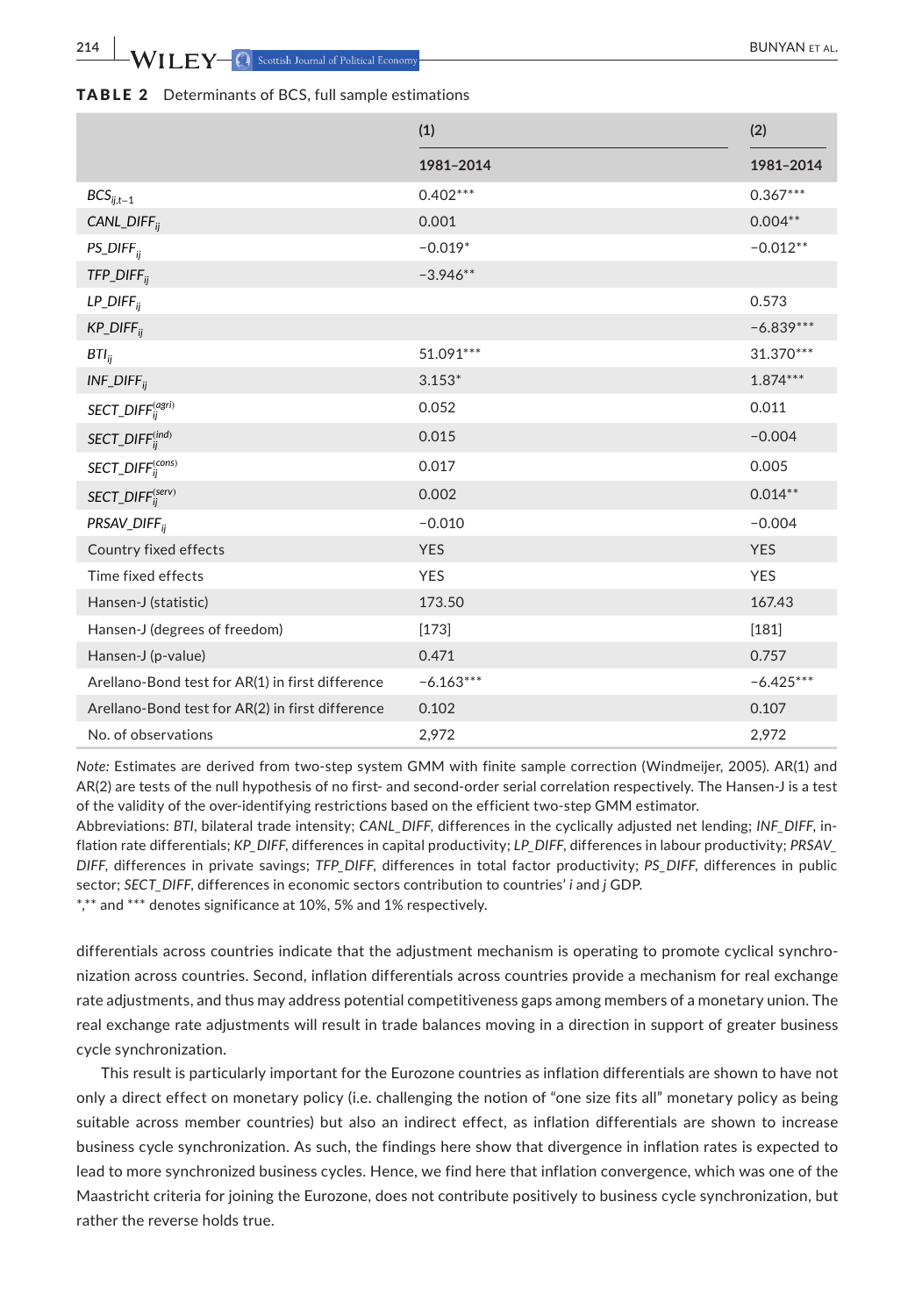Total factor productivity growth is the final variable found to have a significant impact upon business cycle synchronization, indicating that differences in total factor productivity growth reduce business cycle synchronization across countries. These results hold true even when we consider only the labour and capital productivity growth rates (see specifications 2 of Table 2). Thus, overall, the findings show that it is mainly capital and total factor productivity that matters for business cycle synchronization. Previous findings by Camacho et al. (2006) also found productivity to be important, but it was labour rather than capital productivity that was shown to matter for business cycle synchronization. The fact that total factor productivity and capital productivity play a significant role in business cycles synchronization is related to the argument put forward by Kydland and Prescott (1982), who argue that *TFP* is a primary cause of the business cycle.

Finally, we observe that differences in the structure of the economy, as well as in private savings, do not contribute to the synchronization of business cycles. The finding that differences in sectoral specialization are not found to be determinants of business cycle synchronization is contrary to Krugman's (1993) argument that sectorial specialization should lead to the decoupling of business cycles. The theory is that differences in sectoral spe‐ cialization will result in countries being more susceptible to asymmetric shocks and hence less synchronized. This is not shown to be the case here. For robustness purposes the estimations have been carried out using national savings rather that private savings to capture the savings and consumption side of the economy over the full sample period. $^7$  These results are qualitatively similar to those in Table 2.

Overall, the evidence from the full‐sample estimations shows that fiscal policy variables can be used to pro‐ mote business cycle synchronization across countries when controlling for other determining factors. It is both the size of the government sector as well as discretionary fiscal policy that determines business cycle synchronization. Hence, greater similarity in the size of the public sector, accompanied by flexible and responsive fiscal policy, across EU countries will promote business cycle synchronization and the sustainability of the monetary union.

## **5.2** | **Sub‐period analysis**

It is rather important to examine whether the full period findings still hold at different sub-periods, or if differences in determinants exist across sub-periods. Recall that we split our full-sample period into four sub-periods, which are characterized by important institutional changes in the EU (i.e. 1981–1993, 1994–2001, 2002–2009 and 2010–2014). The dynamics of business cycle synchronization differed across these time periods, as discussed in Section 4 and in previous literature such as Degiannakis et al. (2014). Moreover, Böwer and Guillemineau (2006) find that the set of determinants of business cycle synchronization varies across the different phases of European integration. These phases of integration are characterized by changes in the institutional framework of the EU over time.

Joining European Monetary Union for our sample countries in 2001 could promote greater synchronization given the common monetary and exchange rate policy adopted, or it could in fact be a source of macroeconomic instability as individual countries can no longer use monetary and exchange rate policy in response to asymmetric shocks (Kappler and Sachs, 2013). Entering a monetary union is likely to alter, quite substantially, the behaviour of business cycles, not only through the adoption of a common monetary and exchange rate policy but also due to increased trade linkages (Frankel & Rose, 1998). However, increased economic integration may cause business cycle divergence if that integration promotes specialization in trade, in line with a country's comparative advan‐ tage, ultimately leaving the economy more susceptible to asymmetric shocks (Krugman, 1993).

The results for each of the four sub-periods are shown in specifications 3–10 in Table 3. $^8$  Specifications 3–6 include labour and capital productivity individually, whereas specifications 7–10 include the *TFP* variable. The

 $7$ The results are available upon request.

 $^8$ For robustness purposes, the sub-period analysis has been also performed for the EMU countries only. The results remain qualitatively similar.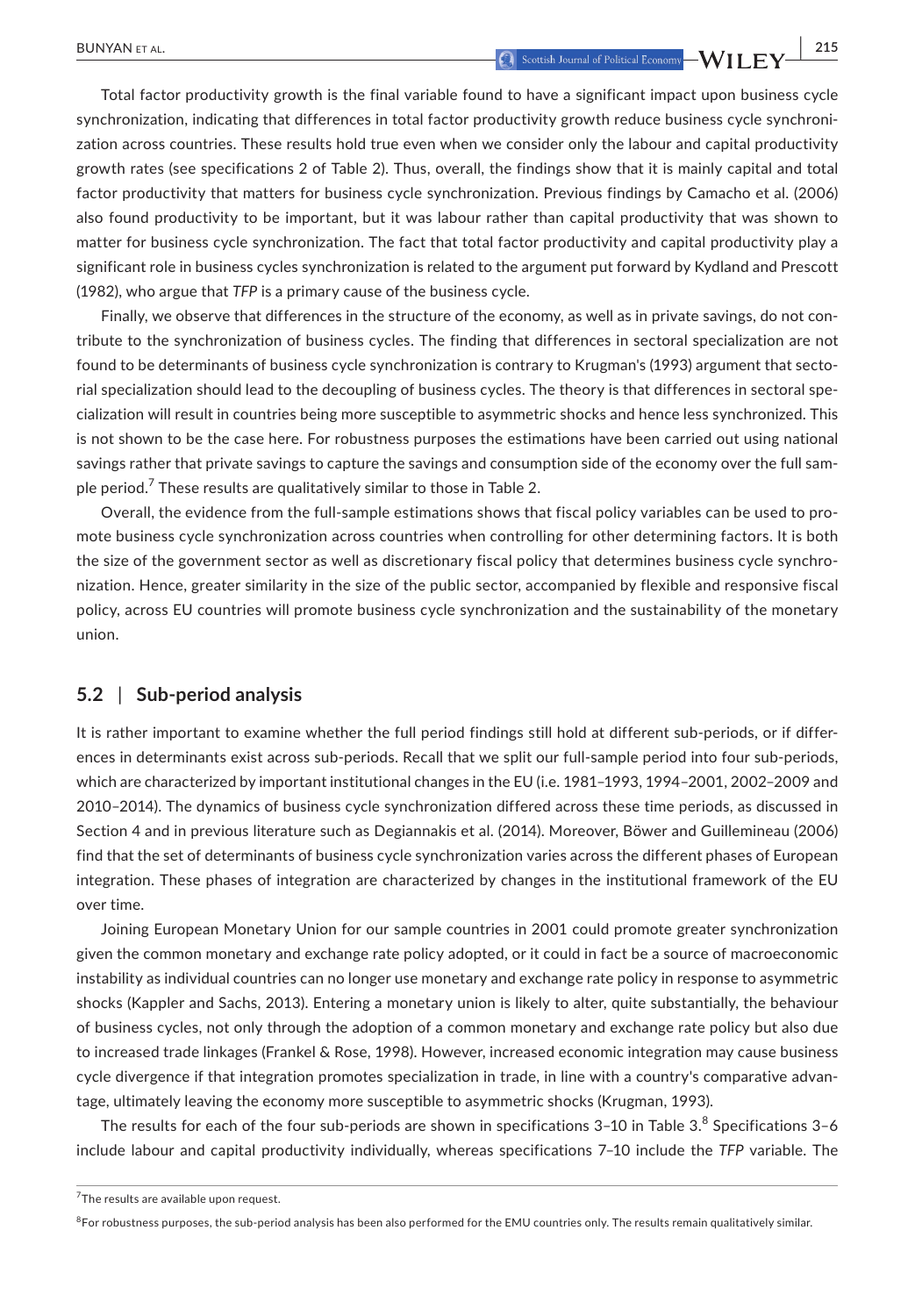|                                         | $\widehat{\mathcal{E}}$ | $\widehat{4}$     | $\overline{5}$              | $\odot$                 | $\overline{C}$ | $\circledR$       | $\widehat{\mathcal{C}}$     | (10)                    |
|-----------------------------------------|-------------------------|-------------------|-----------------------------|-------------------------|----------------|-------------------|-----------------------------|-------------------------|
|                                         | 1981-1993               | 1994-2001         | 2002-2009                   | 2010-2014               | 1981-1993      | 1994-2001         | 2002-2009                   | 2010-2014               |
|                                         | ERM period              | Maastricht Treaty | Common cur-<br>rency period | Debt crisis<br>European | ERM period     | Maastricht Treaty | Common cur-<br>rency period | Debt crisis<br>European |
| $\mathsf{BCS}_{\bar{\mathfrak{j}},t-1}$ | $0.394***$              | $0.408***$        | $0.398***$                  | $0.381***$              | $0.366***$     | $0.425***$        | $0.404***$                  | $0.404***$              |
| CANL_DIFF <sub>ii</sub>                 | $0.007***$              | $0.010***$        | $0.011***$                  | $0.002***$              | $0.009***$     | $0.011***$        | $0.010***$                  | $0.005***$              |
| $PS\_DIFF_{ij}$                         | $-0.007$                | $-0.001$          | $-0.004$                    | $-0.012***$             | $-0.006*$      | $-0.002$          | $-0.001$                    | $-0.012***$             |
| TFP_DIFF <sub>ii</sub>                  |                         |                   |                             |                         | $-2.942***$    | $-3.088***$       | $-3.570***$                 | $-4.184***$             |
| $\mathsf{LP\_DIFF}_{ij}$                | $2.219***$              | $4.246***$        | $2.126**$                   | 1.002                   |                |                   |                             |                         |
| $\mathsf{KP\_DIFF}_\mathit{ij}$         | $-5.736***$             | $-5.483***$       | $-7.693***$                 | $-7.662***$             |                |                   |                             |                         |
| $BTl_{ij}$                              | 26.190***               | $14.542***$       | $20.121***$                 | 27.633***               | 19.051***      | $12.884***$       | 20.103***                   | 29.133***               |
| INF_DIFF $_{\rm ij}$                    | 4.109***                | $2.231***$        | $1.890***$                  | $1.316***$              | $3.694***$     | $2.536***$        | $2.298***$                  | $1.023***$              |
| SECT_DIFF(agri)                         | 0.029                   | $0.047*$          | $0.071***$                  | 0.008                   | 0.027          | $0.075***$        | $0.046***$                  | 0.008                   |
| $SECT_D$ IFF $_i^{(ind)}$               | 0.007                   | $-0.006$          | $-0.001$                    | 0.002                   | 0.005          | 0.007             | 0.004                       | 0.003                   |
| $SECT_DIF^{\text{(cons)}}_{ij}$         | 0.014                   | $0.027*$          | $0.045***$                  | $0.018*$                | $0.021***$     | $0.028***$        | $0.056***$                  | 0.013                   |
| SECT_DIFF(serv)                         | 0.009                   | 0.004             | $-0.001$                    | $0.012**$               | 0.003          | 0.005             | $0.008*$                    | 0.008                   |
| PRSAV_DIFF <sub>ij</sub>                | $-0.009*$               | $-0.006*$         | $-0.009***$                 | $-0.005$                | $-0.009***$    | $-0.013***$       | $-0.014***$                 | $-0.005***$             |
| Country fixed<br>effects                | YES                     | YES               | YES                         | YES                     | YES            | YES               | YES                         | YES                     |
| Time fixed<br>effects                   | YES                     | YES               | YES                         | YES                     | YES            | YES               | YES                         | YES                     |
| (statistic)<br>Hansen-J                 | 150.34                  | 143.81            | 138.61                      | 48.93                   | 167.94         | 144.1             | 138.80                      | 53.46                   |
| (degrees of<br>freedom)<br>Hansen-J     | [151]                   | (136)             | (138)                       | $[50]$                  | $[151]$        | (137)             | (135)                       | $[50]$                  |

TABLE 3 Determinants of BCS, sub-period results TABLE 3 Determinants of BCS, sub‐period results

<sup>(</sup>Continues) (Continues)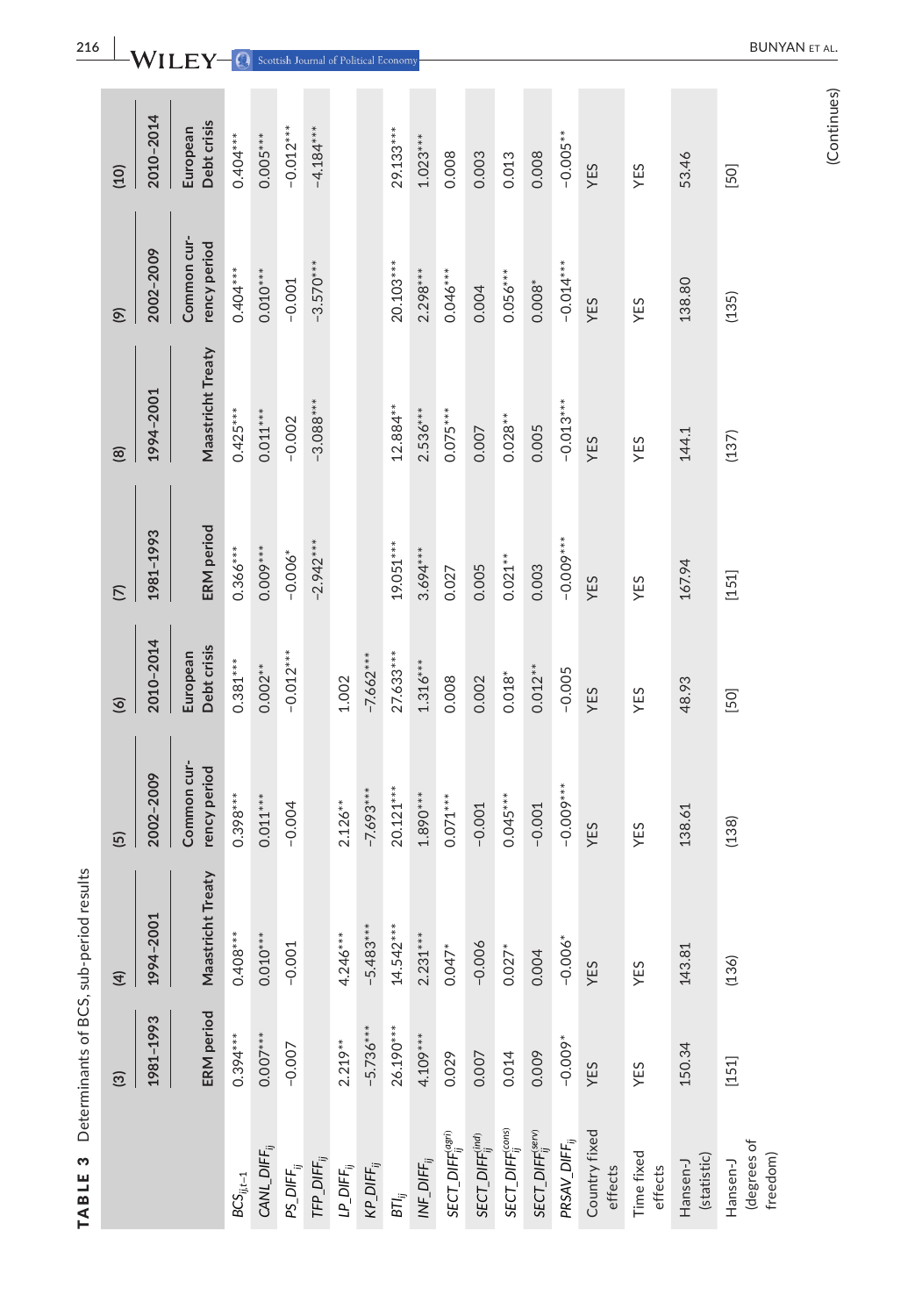| TABLE 3 (Continued)                                       |             |                                                                                                                                                                                                                                                                                                                                                                                                                                                                                                                                                                                                                                                                                                                                                                                                                                                                                                              |                             |                         |                   |                   |                             |                         |
|-----------------------------------------------------------|-------------|--------------------------------------------------------------------------------------------------------------------------------------------------------------------------------------------------------------------------------------------------------------------------------------------------------------------------------------------------------------------------------------------------------------------------------------------------------------------------------------------------------------------------------------------------------------------------------------------------------------------------------------------------------------------------------------------------------------------------------------------------------------------------------------------------------------------------------------------------------------------------------------------------------------|-----------------------------|-------------------------|-------------------|-------------------|-----------------------------|-------------------------|
|                                                           | ම           | $\overline{4}$                                                                                                                                                                                                                                                                                                                                                                                                                                                                                                                                                                                                                                                                                                                                                                                                                                                                                               | 6                           | <u>ම</u>                | $\overline{C}$    | $\overline{a}$    | $\overline{e}$              | (10)                    |
|                                                           | 1981-1993   | 1994-2001                                                                                                                                                                                                                                                                                                                                                                                                                                                                                                                                                                                                                                                                                                                                                                                                                                                                                                    | 2002-2009                   | 2010-2014               | 1981-1993         | 1994-2001         | 2002-2009                   | 2010-2014               |
|                                                           | ERM period  | Maastricht Treaty                                                                                                                                                                                                                                                                                                                                                                                                                                                                                                                                                                                                                                                                                                                                                                                                                                                                                            | Common cur-<br>rency period | Debt crisis<br>European | <b>ERM</b> period | Maastricht Treaty | Common cur-<br>rency period | Debt crisis<br>European |
| (p-value)<br>Hansen-J                                     | 0.108       | 0.130                                                                                                                                                                                                                                                                                                                                                                                                                                                                                                                                                                                                                                                                                                                                                                                                                                                                                                        | 0.128                       | 0.1201                  | 0.3131            | 0.138             | 0.125                       | 0.1420                  |
| test for AR(1) in<br>first difference<br>Arellano-Bond    | $-5.567***$ | $-6.68***$                                                                                                                                                                                                                                                                                                                                                                                                                                                                                                                                                                                                                                                                                                                                                                                                                                                                                                   | $-6.71***$                  | $-1.02***$              | $-5.713***$       | $-6.67***$        | $-6.56***$                  | $-0.171***$             |
| Arellano-Bond<br>AR(2) in first<br>difference<br>test for | 0.301       | 0.224                                                                                                                                                                                                                                                                                                                                                                                                                                                                                                                                                                                                                                                                                                                                                                                                                                                                                                        | 0.101                       | 0.474                   | 0.192             | 0.216             | 0.114                       | 0.446                   |
| observations<br>No. of                                    | 1,082       | 720                                                                                                                                                                                                                                                                                                                                                                                                                                                                                                                                                                                                                                                                                                                                                                                                                                                                                                          | 720                         | 542                     | 1,082             | 720               | 720                         | 542                     |
|                                                           |             | Note: Estimates are derived from two-step system GMM with finite sample correction (Windmeijer, 2005). AR(1) and AR(2) are tests of the null hypothesis of no first- and second-order<br>ductivity; LP_DIFF, differences in labour productivity; PRSAV_DIFF, differences in private savings; PS_DIFF, differences in public sector; SECT_DIFF, differences in economic sectors<br>Abbreviations: BTI, bilateral trade intensity; CANL_DIFF, differences in the cyclically adjusted net lending; INF_DIFF, inflation rate differentials; KP_DIFF, differences in capital pro-<br>serial correlation, respectively. The Hansen-J is a test of the validity of the over-identifying restrictions based on the efficient two-step GMM estimator.<br>contribution to countries' i and j GDP; TFP_DIFF, differences in total factor productivity.<br>******* denotes significance at 10%, 5% and 1%, respectively. |                             |                         |                   |                   |                             |                         |

**WILEY**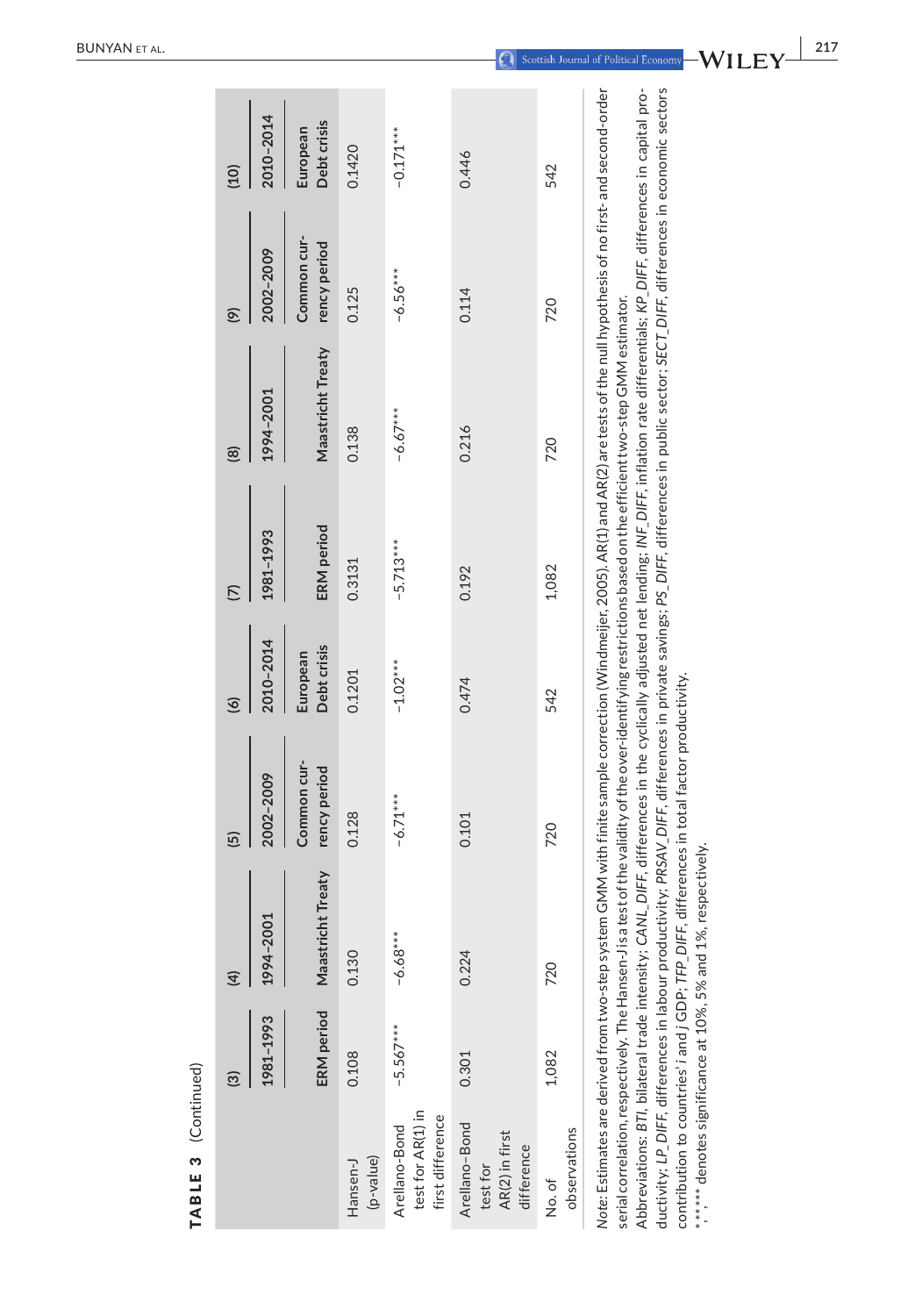**218 • WILEY-C** Scottish Journal of Political Economy **Research 2018** • BUNYAN ET AL.

sub‐period analysis indicates that there is some change in the determinants of synchronization across time, but there is also a high degree of consistency in determinants across the sub‐periods.

We start our analysis once again focusing on the key variables of interest, namely, differences in the size of the public sector and in fiscal policies.

It is interesting that the results reveal a rather different picture from the full‐sample estimation, which further validates our approach to examine the aforementioned effects in a time‐varying approach. Overall, it is clear that *CANL\_DIFF* is a statistically significant determinant of the level of synchronization, rather than *PS\_DIFF*. More specifically, differences in the size of the public sector seem to matter only during the European debt crisis period, whereas fiscal policy is significant for all sub-periods.

Put simply, these findings suggest that deviations in country-specific fiscal policy stances tend to promote higher synchronization, which is in line with the policy prescription associated with OCA theory. Similar findings have also been shown by Degiannakis et al. (2016). In contrast, Böwer and Guillemineau (2006) find that fiscal policy differentials have driven differences between countries' business cycles only prior to the establishment of the Stability and Growth Pact. We argue that our framework, where we utilize a robust time-varying synchronization measure, as well as the use of bilateral business cycle synchronizations, allows us to reveal new insights in this line of research.

However, the fact that differences in the size of the public sector matter only during the European debt crisis period may suggest that during this crisis period, when fiscal policy was more constrained (i.e. by the EMU institutional rules, sovereign bond market conditions and fiscal austerity policies), government size can also be supportive of increased synchronization.

Turning to the control variables, we note that *TFP\_DIFF*, *KP\_DIFF*, *INF*\_*DIFF* and *BTI* maintain their significance and direction of effect in all sub‐periods. Once again trade exercises a highly significant effect on business cycle synchronization across the sub-periods, as is also shown in the full-sample estimation. The consistency in the role played by these variables across all sub‐periods adds robustness to the earlier findings that they matter for synchronization and that their importance does not change due to institutional changes. This is different to the findings of Böwer and Guillemineau (2006) and Kappler and Sachs (2013), who maintain that since the inception of the common currency there is a decline in the importance of trade integration on the business cycle synchronization among EU members. No such decline is evident here. However, there are differences in some of the other control variables across the sub‐periods.

The notable differences in the sub-period analysis, compared to the full-sample estimation, are related to the effects of differences in the structure of the economy, labour productivity and the role played by private savings.

Focusing on sectoral specialization, it is found that differences in the size of the agricultural sector and the construction sector matter for synchronization during the common currency period and also during the Maastricht Treaty period. The positive coefficients in the construction and agricultural sectors indicate that differences in the size of these sectors across countries promote cyclical synchronization. This is because divergence in sectoral specialization across countries can emerge as countries increase their trade volumes and increasingly specialize production in the sector in which they enjoy a comparative advantage. This is the rationale for intra‐industry trade. The positive coefficient on these sectoral specialization variables is indicative of this process of increasing synchronization. This finding runs contrary to Krugman (1993) who predicted that sectoral specialization would leave countries susceptible to asymmetric shocks which would lead to business cycle decoupling. It is also note‐ worthy that differences in specialization matter during periods of increasing synchronization across countries and increasing integration pre and post the introduction of the common currency, hence sectoral differences can promote synchronization during the process of integration.

A related finding with regard to sectoral differences is the role played by private savings during the sub‐pe‐ riods. Private savings is found to be statistically significant during the common currency period. Countries with similar savings rates are found to have greater levels of business cycle synchronization. To explain this finding, we should note that private savings capture not only the savings rate but also the consumption and the investment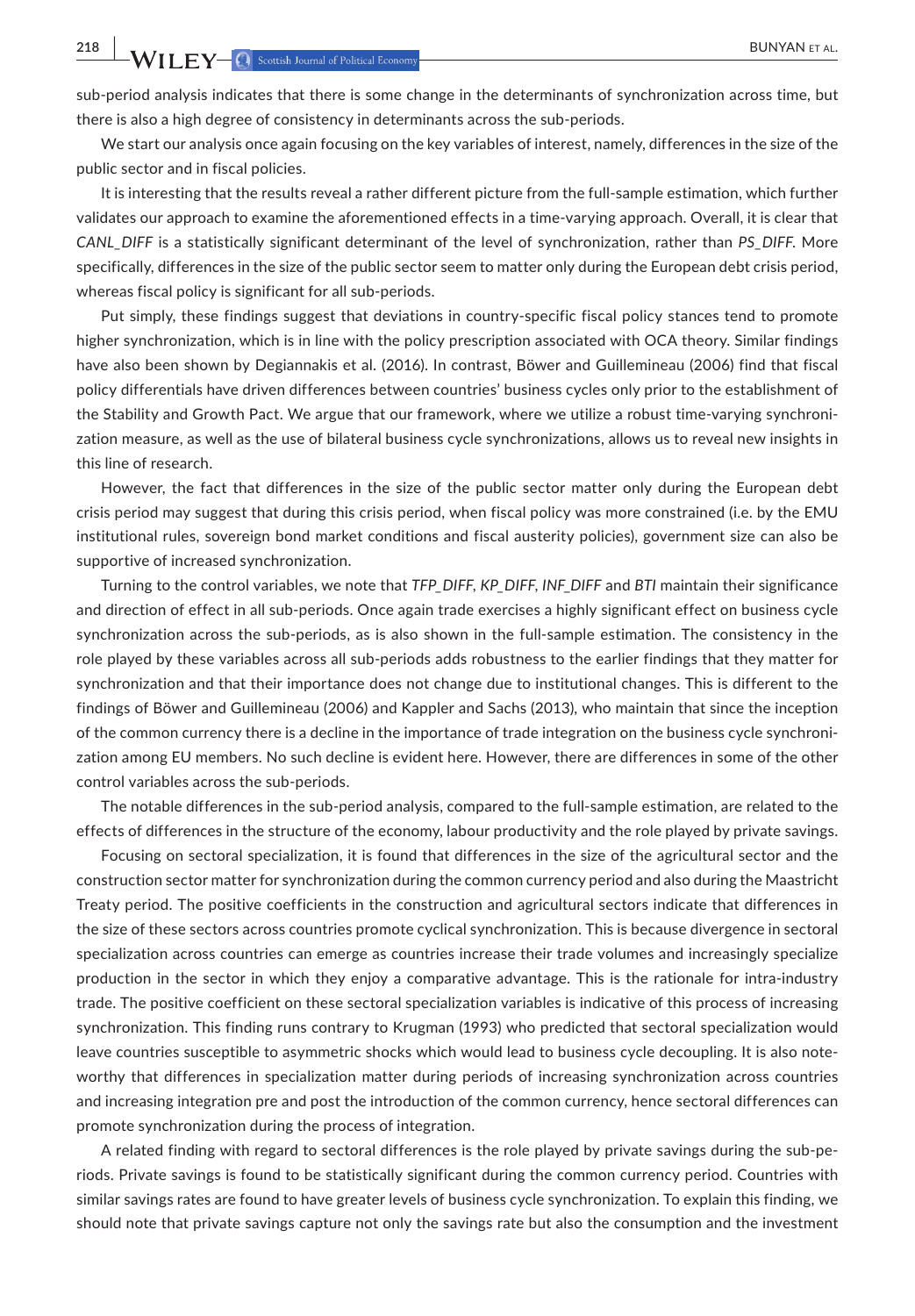sides of the economy. Given that private saving is disposable income minus consumption, and that in equilibrium savings equal investment, then differences in savings rates could reflect differences in consumption patterns (e.g., lower consumption leading to higher savings rates) or differences in investments rates (e.g., higher savings rates leading to higher investments). Our findings reveal that the more aligned the private savings rates (consumption and investment) between countries, the higher the level of synchronization. Both consumption and investment, after all, tend to move in a procyclical manner and are regarded as leading indicators for the business cycle (Kharroubi & Kohlscheen, 2017). Such evidence does not offer support to the Backus-Kehoe-Kydland consumption correlation puzzle (Backus, Kehoe, & Kydland, 1992), which suggests that consumption levels among OECD countries are less correlated compared to the output correlations. In essence, this is capturing the structure of the economy, which along with the construction and agricultural sectors is found to determine synchronization

during the common currency period.

Finally, there is evidence that labour productivity and capital productivity are significant during the first three sub-periods. However, the coefficient on the labour productivity variable is positive, indicating that similarity in labour productivity growth rates across countries, results in less synchronized business cycles, whereas the opposite is true for capital productivity growth rates.

# **6** | **CONCLUSIONS AND POLICY IMPLICATIONS**

This study has sought to understand the role played by fiscal variables in the determination of pairwise business cycle synchronization across a sample of EU countries. A novelty of the methodological approach applied here is to estimate time‐varying pairwise synchronization measures using a multivariate GARCH model, specifically the Diagonal BEKK model. Moreover, apart from the fiscal variables, a set of control variables are also included, which have been found in the literature to impact upon business cycle synchronization. These include trade intensity, productivity, inflation, savings and sectoral specialization. The aim has been to establish if differences in the fiscal variables, along with differences in the control variables, are found to impact upon the level of synchronization across country‐pairs, which is measured using a time‐varying indicator of synchronization.

Synchronization of business cycles across country-pairs is shown to increase over the 1981-2014 sample period; however, the dispersion of synchronization across country-pairs shows substantial changes over certain sub-periods. There are periods with a low degree of dispersion of synchronization across country-pairs, such as during the Maastricht period, and periods when the dispersion increased, such as during the recent European Debt crisis. These changes in the dispersion of synchronization indicate that even though the overall synchronization measures are high and exhibit an increasing pattern, there are periods when decoupling effects are evident among countries. We highlight that these changes in business cycle synchronization are themselves associated with institutional changes in the process of European integration.

Among the least synchronized business cycles over the sample period are those of the United Kingdom, Greece and Germany. With respect to the United Kingdom, this may be assumed to be partly due to the endogeneity effects of their decisions to remain outside of EMU, and partly an indication that their cycles are less suited to EMU. The findings for Greece and Germany make it all the more pertinent that policymakers understand the determinants of business cycle synchronization in EMU and the potential role that policy variables can play in ensuring synchronization is supported.

The main findings of the study show that both the size of the public sector and fiscal policy matter for the determination of business cycle synchronization. Countries with similarly sized public sectors and greater fiscal divergence have more synchronized business cycles. Hence, convergence in the size of the public sector across countries will help to ensure greater business cycle synchronization, presumably through the 'safety' and auto‐ matic stabilization channels. As such increased fiscal federalism in EMU will contribute to increased business cycle synchronization. As the EU considers the question as to how much fiscal federalism is desirable, the finding here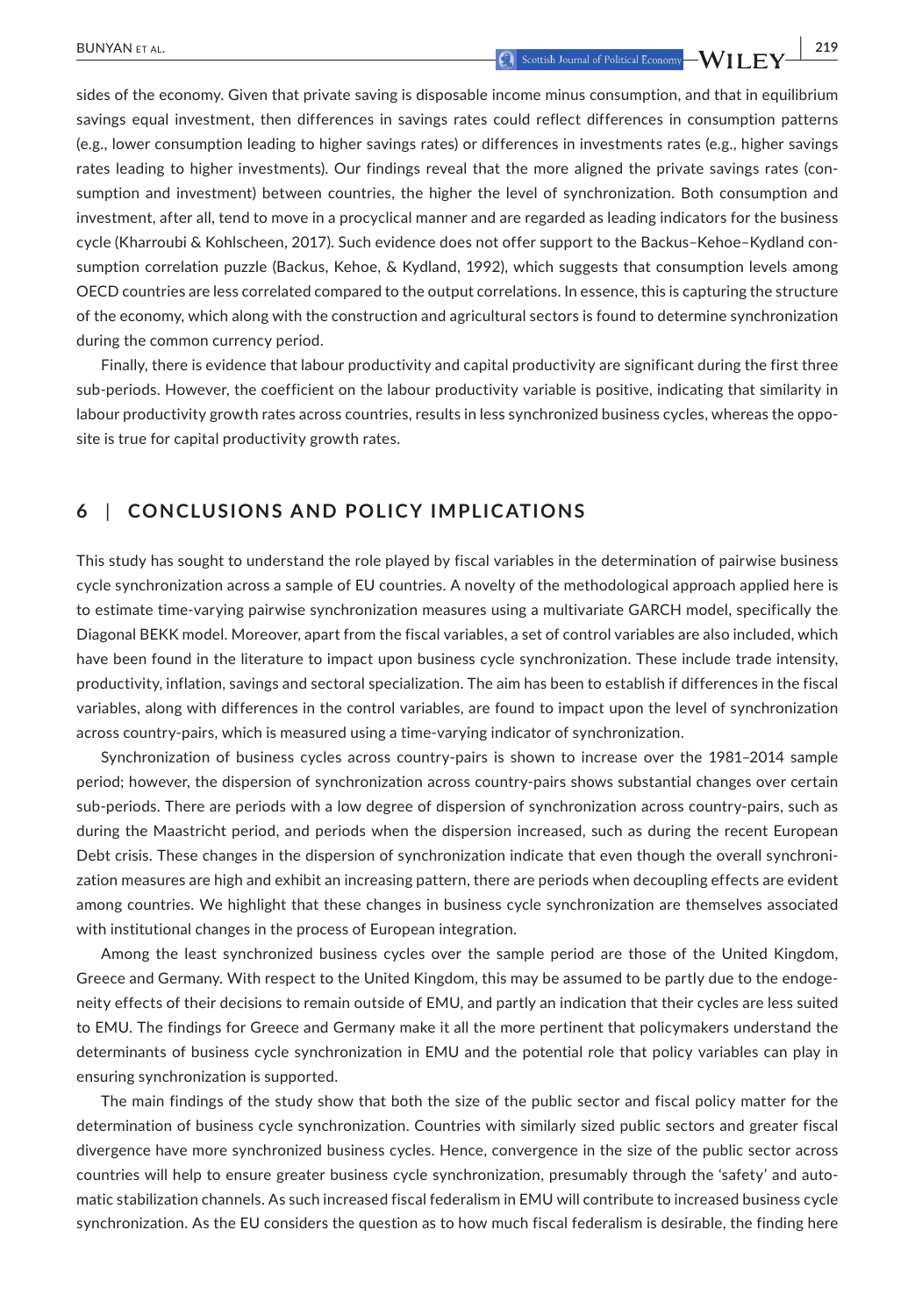**220 WILEY-C** Scottish Journal of Political Economy

suggests business cycle synchronization ought to feature in this evaluation. Coupled with the aforementioned finding is the evidence that that fiscal divergence can also promote business cycle synchronization. Although this may seem a contradictory finding, it is in fact evidence that country‐specific fiscal policy has been responsive in a divergent manner to stabilize EU business cycles in response to idiosyncratic shocks in a manner that has ensured increased synchronization. This is in accordance with how optimal currency area theory suggests that fiscal policy ought to respond in a monetary union. From an institutional design perspective, any move to increase fiscal feder‐ alism or constraints that are placed on national fiscal policies, ought to be flexible to the role that can be played by fiscal policy in ensuring synchronization. The decoupling of several countries' business cycles during the European debt crisis is indicative of the policy relevance of this finding.

With respect to the control variables, we show that trade intensity, inflation differentials and differences in capital productivity growth rates matter for synchronization. Country‐pairs that trade more intensely and have similar capital productivity growth rates have more synchronized business cycles, while differences in inflation rates across country-pairs lead to increased business cycle synchronization. Policies to support trade integration will increase synchronization, as will policies to ensure similar productivity growth rates across economies. Countries with particularly high, or low, productivity growth rates will be at risk of decoupling. Finally, inflation differentials are found to be supportive of synchronization and are indicative of differing wage and price dynamics across countries as business cycles revert to trend growth rates. This contrasts somewhat with the traditional view that inflation convergence is vital in a monetary union to ensure that a single, 'one size fits all', monetary policy is not a destabilizing force across the currency zone.

Taken together, the findings in this research show that in general economic and institutional convergence is supportive of business cycle synchronization, but policy tools and policymakers need to be flexible to divergence particularly with regard to fiscal policy.

## **REFERENCES**

- Ahlborn, M., & Wortmann, M. (2018). The core-periphery pattern of European business cycles: A fuzzy clustering approach. *Journal of Macroeconomics*, *55*, 12–27.<https://doi.org/10.1016/j.jmacro.2017.08.002>
- Ahmed, J., Chaudhry, S. M., & Straetmans, S. (2018). Business and financial cycles in the eurozone: synchronization or decoupling. *The Manchester School*, *86*(3), 358–389.<https://doi.org/10.1111/manc.12188>
- Alesina, A., & Barro, R. J. (2002). Currency unions. *Quarterly Journal of Economics*, *117*, 409–436.
- Altavilla, C. (2004). Do EMU members share the same business cycle? *JCMS: Journal of Common Market Studies*, *42*(5), 869–896. <https://doi.org/10.1111/j.0021-9886.2004.00533.x>
- Arellano, M., & Bover, O. (1995). Another look at the instrumental variable estimation of error‐component models. *Journal of Econometrics*, *68*(1), 29–52.
- Backus, D. K., Kehoe, P. J., & Kydland, F. E. (1992). International real business cycles. *Journal of Political Economy*, *100*(4), 745–775.
- Baxter, M., & Kouparitsas, M. A. (2005). Determinants of business cycle comovement: A robust analysis. *Journal of Monetary Economics*, *52*(1), 113–157. <https://doi.org/10.1016/j.jmoneco.2004.08.002>
- Belke, A., Domnick, C., & Gros, D. (2017). Business cycle synchronization in the EMU: Core vs. periphery. *Open Economies Review*, *28*(5), 863–892.
- Blundell, R., & Bond, S. (1998). Initial conditions and moment restrictions in dynamic panel data models. *Journal of Econometrics*, *87*(1), 115–143. [https://doi.org/10.1016/S0304-4076\(98\)00009-8](https://doi.org/10.1016/S0304-4076(98)00009-8)
- Blundell, R., Bond, S., & Windmeijer, F. (2001). Estimation in dynamic panel data models: Improving on the performance of the standard GMM estimator. In B. Baltagi, T. Fomby & R. Carter Hill (Eds.), *Nonstationary panels, panel cointegration, and dynamic panels* (pp. 53–91). Bingley, UK: Emerald Group Publishing Limited.
- Böwer, U., & Guillemineau, C. (2006). Determinants of business cycle synchronisation across euro area countries. [https](https://papers.ssrn.com/sol3/papers.cfm?abstract_xml:id=880429) [://papers.ssrn.com/sol3/papers.cfm?abstract\\_xml:id=880429](https://papers.ssrn.com/sol3/papers.cfm?abstract_xml:id=880429).
- Calderon, C., Chong, A., & Stein, E. (2007). Trade intensity and business cycle synchronisation: Are developing countries any different? *Journal of International Economics*, *71*(1), 2–21.
- Camacho, M., Perez‐Quiros, G., & Saiz, L. (2006). Are European business cycles close enough to be just one? *Journal of Economic Dynamics and Control*, *30*(9–10), 1687–1706.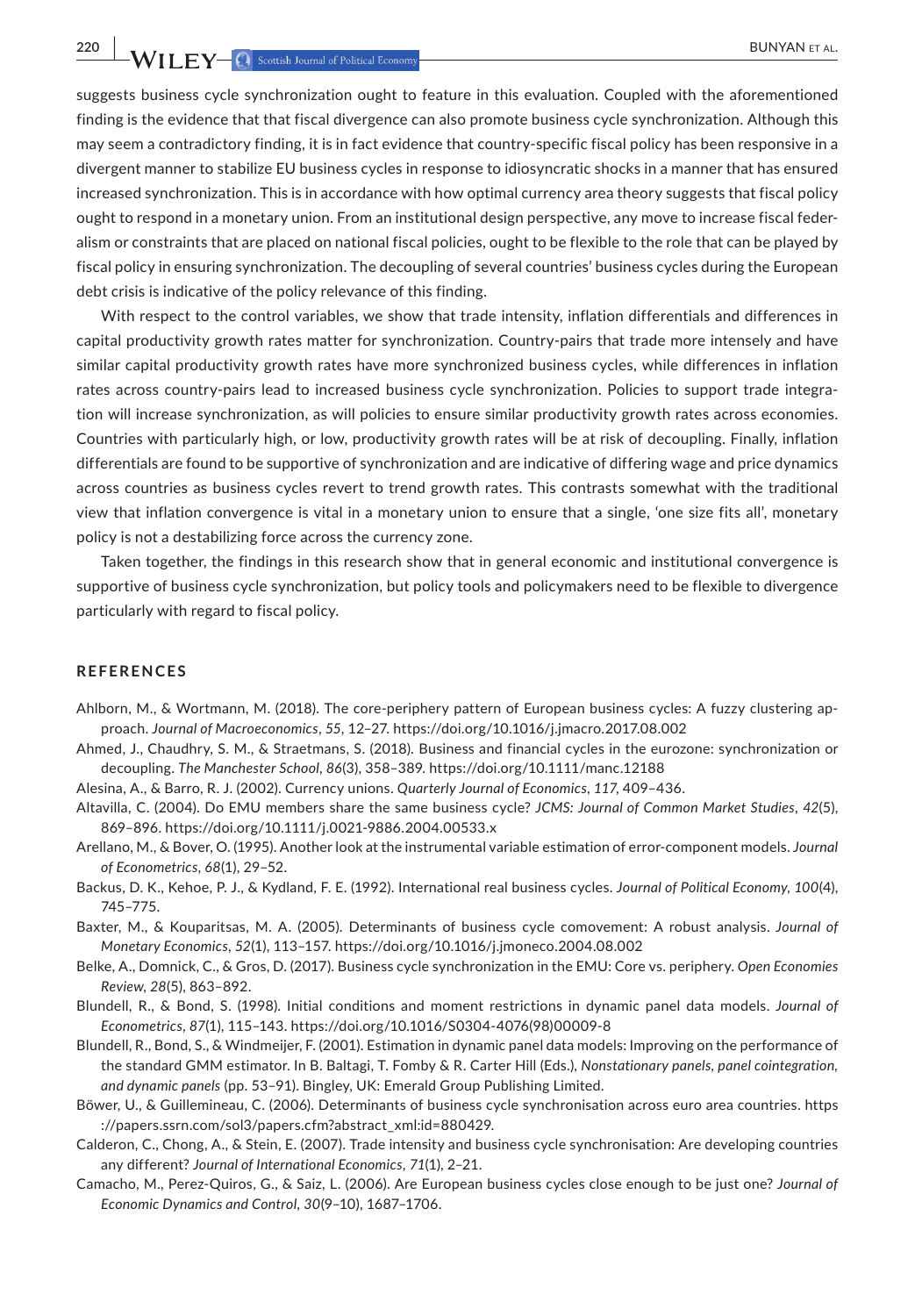- Canova, F., & Dellas, H. (1993). Trade interdependence and the international business cycle. *Journal of International Economics*, *34*, 23–47.
- Cerqueira, P. A., & Martins, R. (2009). Measuring the determinants of business cycle synchronization using a panel ap‐ proach. *Economics Letters*, *102*(2), 106–108.
- Cerqueira, P. A., & Martins, R. (2011). Is There a political dimension on business cycle synchronization? *Kyklos*, *64*(3), 329–341.

Crowley, P. M., & Schultz, A. (2010). Measuring the intermittent synchronicity of macroeconomic growth in Europe, American Consortium on European Union Studies (ACES), Working Paper No. 2010.1.

Darvas, Z., Rose, A. K., & Szapáry, G. (2005). Fiscal divergence and business cycle synchronization: irresponsibility is idiosyncratic (No. w11580). National Bureau of Economic Research.

- De Haan, J., Inklaar, R., & Jong-A-Pin, R. (2008). Will business cycles in the euro area converge? A critical survey of empirical research. *Journal of Economic Surveys*, *22*(2), 234–273.
- Degiannakis, S., Duffy, D., & Filis, G. (2014). Business cycle synchronization in EU: A time‐varying approach. *Scottish Journal of Political Economy*, *61*(4), 348–370.

Degiannakis, S., Duffy, D., Filis, G., & Livada, A. (2016). Business cycle synchronisation in EMU: Can fiscal policy bring member‐countries closer? *Economic Modelling*, *52*, 551–563.

Engle, R. F., & Kroner, K. F. (1995). Multivariate simultaneous generalized ARCH. *Econometric Theory*, *11*, 122–150.

Fatás, A., & Mihov, I. (2001). Government size and automatic stabilizers: International and intranational evidence. *Journal of International Economics*, *55*(1), 3–28. [https://doi.org/10.1016/S0022-1996\(01\)00093-9](https://doi.org/10.1016/S0022-1996(01)00093-9)

- Fatás, A., & Mihov, I. (2006). The macroeconomic effects of fiscal rules in the US states. *Journal of Public Economics*, *90*(1–2), 101–117.
- Frankel, J. A., & Rose, A. K. (1998). The endogenity of the optimum currency area criteria. *The Economic Journal*, *108*(449), 1009–1025.

Furceri, D., & Karras, G. (2008). Business‐cycle synchronization in the EMU. *Applied Economics*, *40*(12), 1491–1501.

Gächter, M., Gruber, A., & Riedl, A. (2017). Wage divergence, business cycle co-movement and the currency union effect. *JCMS: Journal of Common Market Studies*, *55*(6), 1322–1342.<https://doi.org/10.1111/jcms.12574>

- Gächter, M., & Riedl, A. (2014). One money, one cycle? The EMU experience. *Journal of Macroeconomics*, *42*, 141–155. <https://doi.org/10.1016/j.jmacro.2014.07.006>
- Gali, J. (1994). Government size and macroeconomic stability. *European Economic Review*, *38*(1), 117–132. [https://doi.](https://doi.org/10.1016/0014-2921(94)90009-4) [org/10.1016/0014-2921\(94\)90009-4](https://doi.org/10.1016/0014-2921(94)90009-4)
- Guney, Y., Karpuz, A., & Ozkan, N. (2017). R& D investments and credit lines. *Journal of Corporate Finance*, *46*, 261–283.

Imbs, J. (2004). Trade, finance, specialization, and synchronization. *The Review of Economics and Statistics*, *86*(3), 723–734.

Imbs, J. (2006). The real effects of financial integration. *Journal of International Economics*, *68*, 296–324.

- Inklaar, R., Jong‐A‐Pin, R., & De Haan, J. (2008). Trade and business cycle synchronization in OECD countries—A re‐ex‐ amination. *European Economic Review*, *52*(4), 646–666.
- Kalemli‐Ozcan, S., Sørensen, B. E., & Yosha, O. (2001). Economic integration, industrial specialization, and the asymmetry of macroeconomic fluctuations. *Journal of International Economics*, *55*(1), 107–137.
- Kappler, M., & Sachs, A. (Eds.) (2013). *Business cycle synchronisation and economic integration: New evidence from the EU*, (Vol. 45). Berlin, Germany: Springer Science & Business Media.
- Kharroubi, E., & Kohlscheen, E. (2017). Consumption‐led expansions. BIS Quarterly Review, March 2017, 25–37.
- Kose, M. A., Otrok, C., & Whiteman, C. (2003b). International business cycles: World, region and country specific factors. *American Economic Review*, *93*, 1216–1239.
- Kose, M. A., Otrok, C., & Whiteman, C. (2008). Understanding the evolution of world business cycles. *Journal of International Economics*, *75*(1), 110–130.
- Kose, M. A., Prasad, E., & Terrones, M. (2003a). How does globalization affect the synchronisation of business cycles? *American Economic Review*, *93*, 57–62.
- Kose, M. A., & Yi, K. M. (2006). Can the standard international business cycle model explain the relation between trade and comovement? *Journal of International Economics*, *68*(2), 267–295.
- Krugman, P. (1993). Lessons of Massachusetts for EMU. In: Francisco Torres, & Francesco Giavazzi (eds.) *Adjustment and Growth in the European Monetary Union*. Cambridge, UK: Cambridge University Press.
- Kydland, F. E., & Prescott, E. C. (1982). Time to build and aggregate fluctuations. *Econometrica: Journal of the Econometric Society*, *50*, 1345–1370.
- Montinari, L., & Stracca, L. (2016). Trade, finance or policies: What drives the cross-border spill-over of business cycles? *Journal of Macroeconomics*, *49*, 131–148.
- Morgan, D. P., Rime, B., & Strahan, P. E. (2004). Bank integration and state business cycles. *Quarterly Journal of Economics*, *119*, 1555–1585.
- Mundell, R. A. (1961). A theory of optimum currency areas. *American Economic Review*, *51*, 657–665.